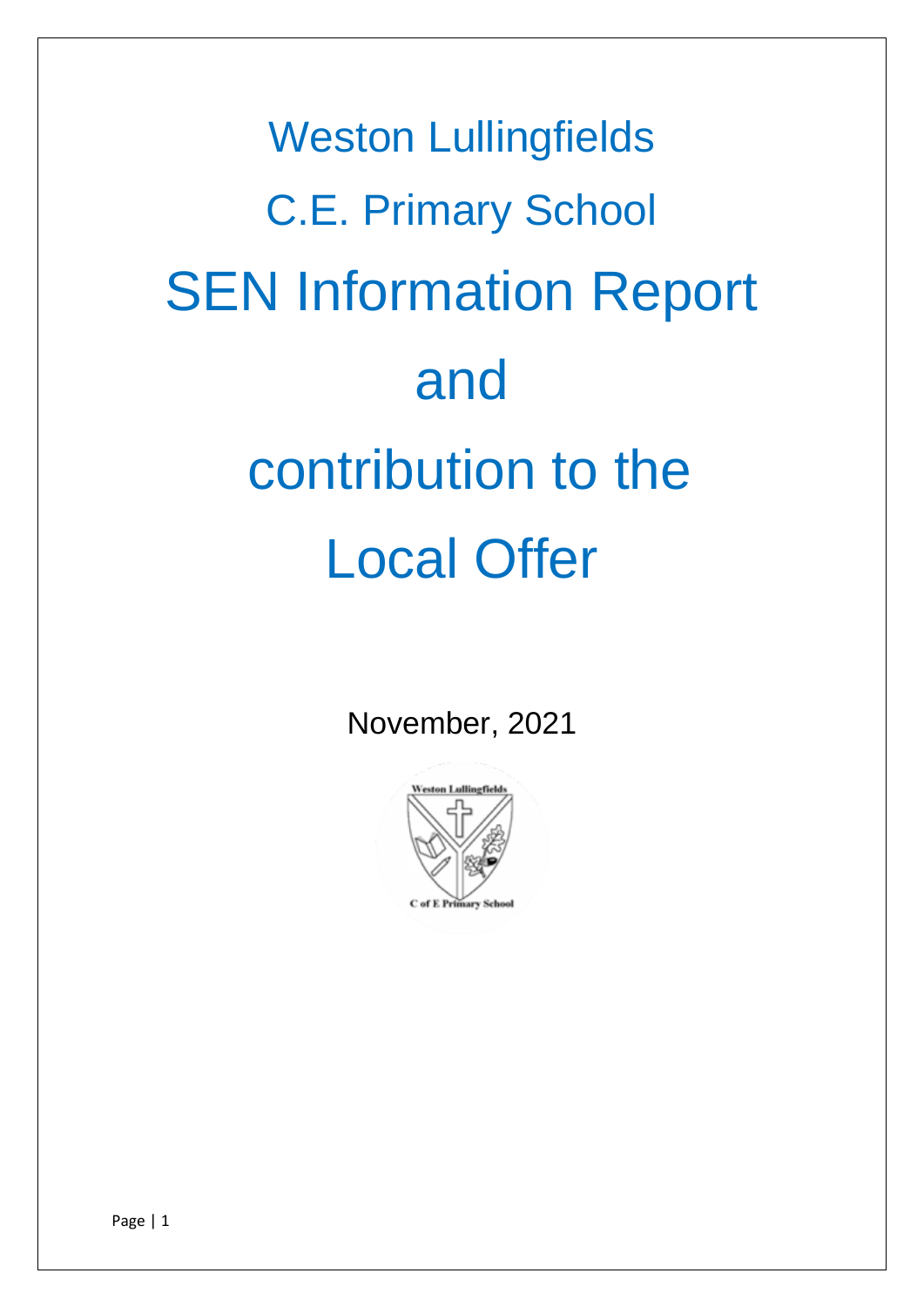# **Weston Lullingfields CE Primary School**

## **SEN Information Report**

(In accordance with Children and Families Act (2014), Regulation 51, part 3, section  $69 - 3a$ 

This Special Educational Needs Information Report should be read in conjunction with the School's policy for Special Educational Needs and Disabilities (SEND) which is available on the website.

Weston Lullingfields CE Primary is an inclusive school where every child matters; effort and achievement are celebrated in equal measures.

## **1. What kind of Special Educational Needs do we provide for?**

Weston Lullingfields CE Primary is a mainstream primary school. We believe that every teacher is a teacher of every child, including those with SEND. If children are not able to 'learn the way we teach,' we must 'teach the way they learn.' Good practice for children with SEND is good practice for all.

#### **Definition of Special Educational Needs and Disabilities**

A child or young person has SEND if they have a learning disability or disability which calls for special educational provision to made for her/him.

These needs are categorised into four key areas that may create barriers to learning:

- Communication and Interaction
- Cognition and Learning
- Social, Emotional and Mental Health
- Sensory and/or physical needs

A child has a learning disability or difficulty is s/he:

- Has a significantly greater difficulty in learning than the majority of pupils of the same age
- Has a disability which hinders or prevents the child from making use of the facilities of a kind generally provided for others of the same age in mainstream schools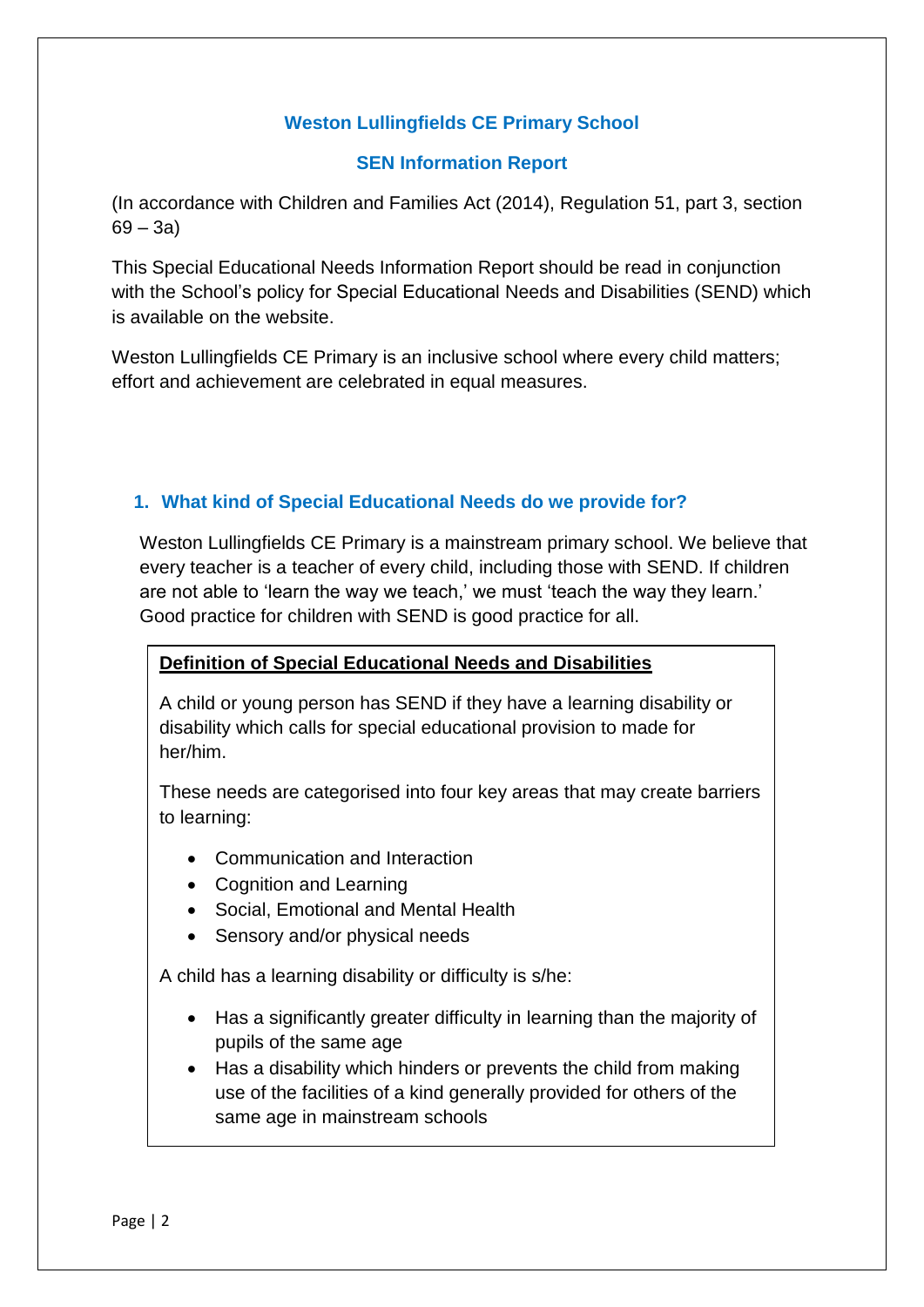## **2. Who is the SENCo and how can she be contacted?**

The School's SENCo, from April 2022, is Mrs Richardson (NASENCo.). Mrs Richardson works in Kinnerley CE Primary School, St Andrew's CE Primary School and Weston Lullingfields CE Primary and has been a SENCo with the Westcliffe Federation since April 2021. She can be contacted by telephone at Weston Lullingfields on 01939 260306, Kinnerley 01691 682289 and St Andrew's 01743 741331. She is also contactable by email at

[senco.westcliffe@westcliffe.shropshire.sch.uk](mailto:senco.westcliffe@westcliffe.shropshire.sch.uk) or via the school office at each site.

Mrs Richardson has achieved the National Award for SEN Co-ordination (NASENCo) from Manchester Metropolitan University (2021).

## **3. How do we identify a child with SEND, and how do we assess their needs?**

The identification of SEND is built into the overall approach to monitoring the progress and development of all pupils through the School's policy on teaching and learning. It is important that the school identifies children who experience difficulties accessing learning and general school life opportunities as early as possible. This is achieved through the continual classroom observation and assessment of all pupils. Progress is tracked on a half-termly basis, and where appropriate, more frequently than this. The SENCo liaises closely with the Senior Leadership Team (SLT) to analyse data and individually track pupils who are experiencing difficulties.

Class Teachers discuss concerns with the SENCo. If further action is deemed necessary, parents are informed as early as possible, and the difficulties are explained, along with the School's plan to meet needs.

In the majority of cases, pupils are only identified at the SEN Support stage of the Graduated Response *if they do not make adequate progress* once they have been provided with high quality, personalised teaching, and access to adaptations and intervention. Triggers for the identification of SEN could be:

- Little or no progress made when teaching approaches/learning styles are clearly targeted to meet the child's identified area of need
- The child continues to work at levels significantly below those expected for a child of a similar age, particularly in Literacy and Numeracy, resulting in low attainment
- Communication and /or interaction difficulties create barriers to learning and specific intervention programmes are required
- Social, Emotional and/or mental health difficulties are not positively impacted by the usual nurturing ethos of the School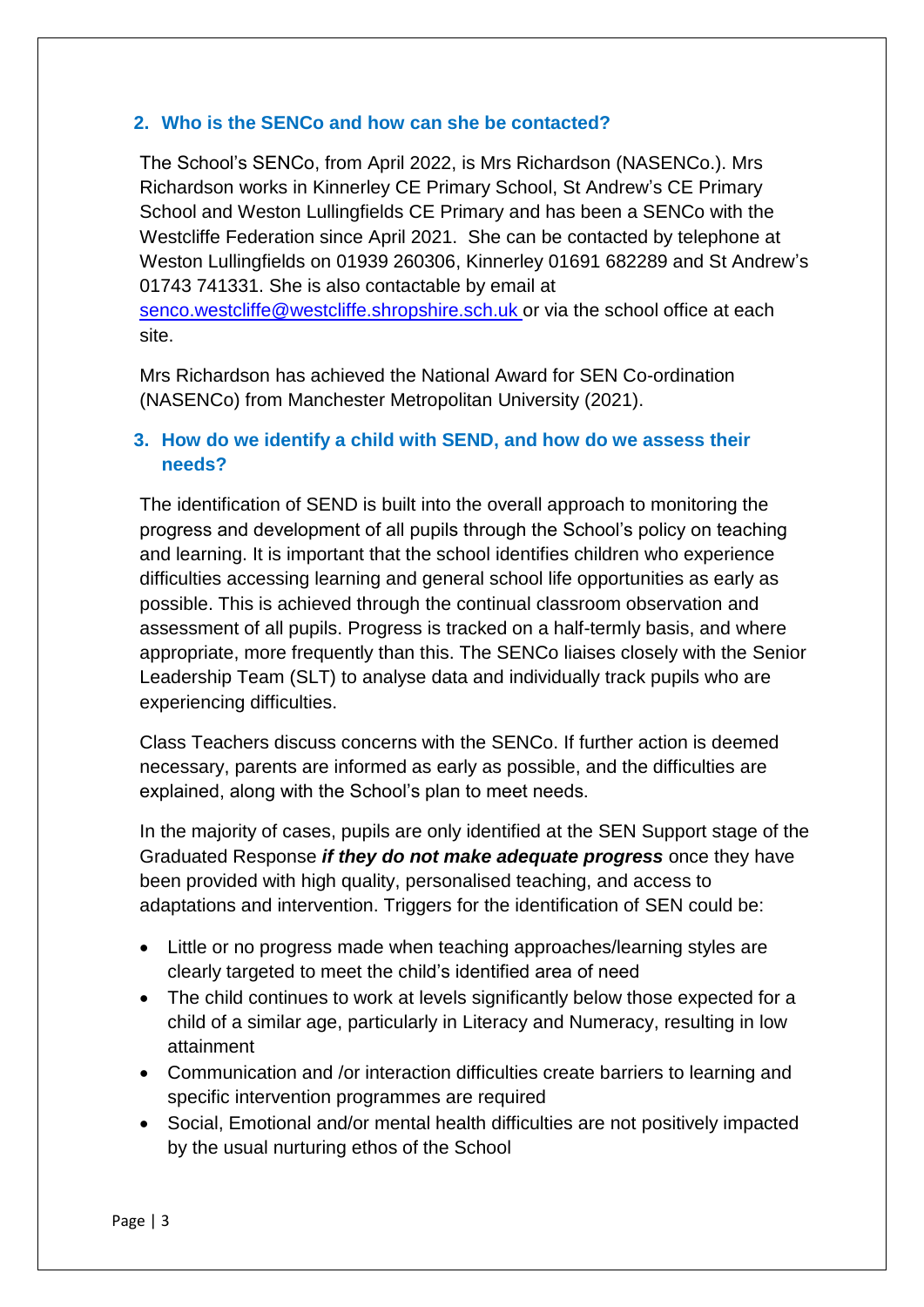Sensory and/or physical difficulties create barriers to progress despite the provision of personal aids or specialist equipment

Once identified as having SEND, a child will be added to the SEND List and 'additional to' and 'different from' provision will be made to remove barriers to learning.

Factors which are NOT SEND related but which may affect a child's progress and attainment, are taken into consideration, and adaptations are made accordingly. These may include:

- A disability under the Equality Act (2010) all reasonable adjustments must be made in order for the child to access the full curriculum
- Attendance and punctuality
- Health and welfare
- English as an additional language (EAL)
- Being in receipt of Pupil Premium Grant (PPG)
- Being a Looked After Child (LAC)
- Being a child of service personnel

Persistent, disruptive or withdrawn behaviour does not necessarily mean that a child has SEND. Concerns over a child's behaviour will be investigated on the premise that the behaviour is an underlying response to an unmet need. **All behaviour is communication** and may be attributable to a learning difficulty or some other factor, as noted above. School will use 'best endeavours' to recognise and quickly identify reasons for the behaviour, and take all reasonable steps to address the root cause.

The SENCo may carry out observations to assist with the identification of SEND, and keep parents/carers fully informed in this process. The School may, with parental permission, seek the advice of external agencies, such as the Educational Psychology Service, Woodlands Outreach etc. Additionally, some children may receive support from our National Health Service partners with, for example, speech therapy, occupational therapy or mental health services such as BEE-U (formerly CAMHS).

#### *Impact/Evaluation as of November 2021*

*Observation and assessment by the SENCo and outside agencies has improved teachers' knowledge of the difficulties and needs of children. This continues to inform targeted, quality first teaching and improvements in individualised provision through personalised Pupil Passports.*

#### *Referrals/Action Plans since September 2021*

| . .<br>umber | $\mathsf{Lome}$ |
|--------------|-----------------|
|              |                 |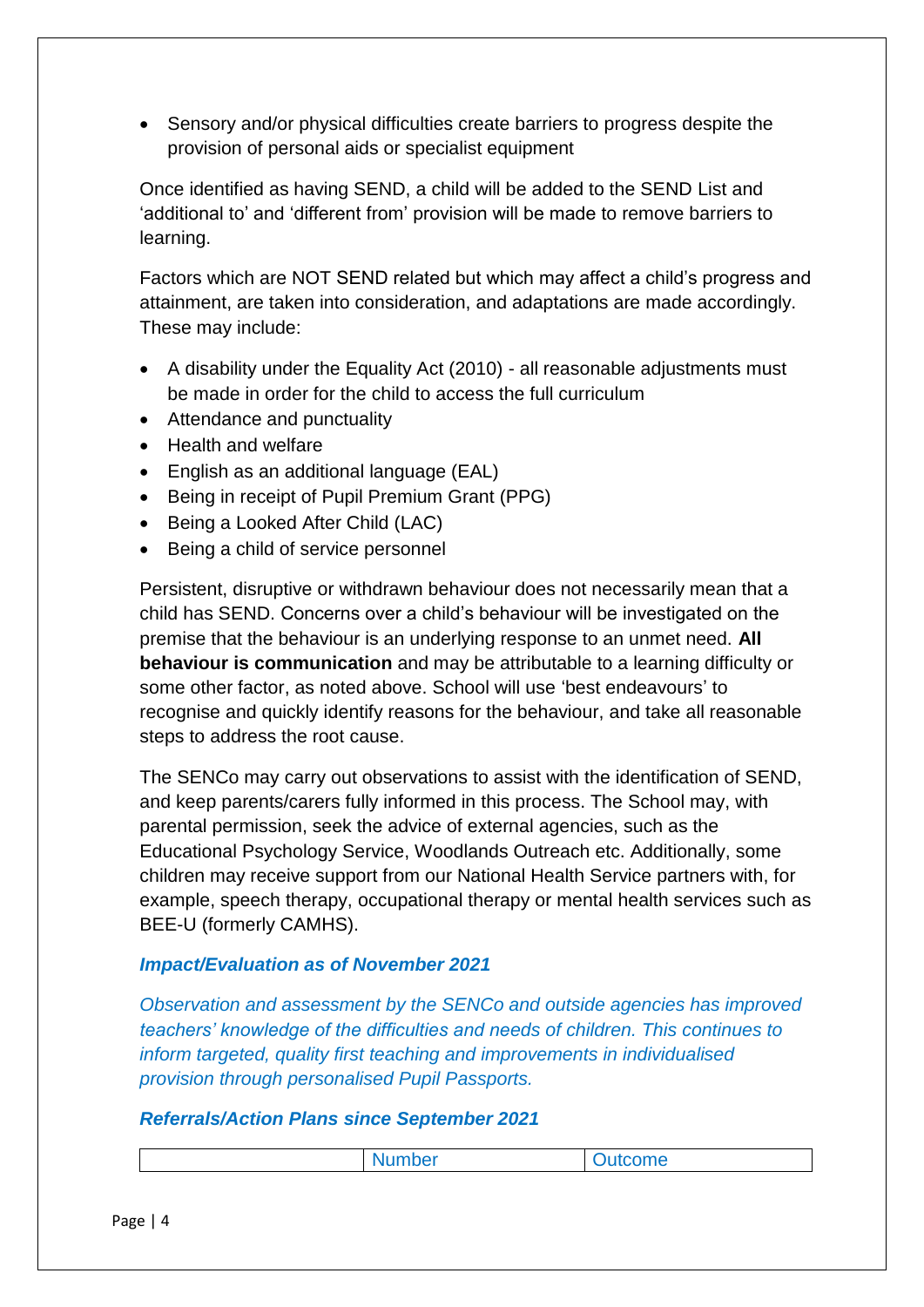| <b>Planned requests for</b><br><b>High Needs funding</b> |                |                                                                                                               |
|----------------------------------------------------------|----------------|---------------------------------------------------------------------------------------------------------------|
| <b>Speech Therapy Service</b>                            | 1              | <b>Termly reviews</b><br>organised for a child with<br>an EHCP                                                |
| <b>Bee You (CAMHS)</b>                                   | 1              | <b>Awaiting initial response</b>                                                                              |
| <b>CDC</b>                                               | $\overline{2}$ | <b>Training organised for</b><br>staff as recommended in<br><b>EHCP</b>                                       |
| <b>Advice</b>                                            |                | <b>Recommendation given</b><br>for private assessment<br>for dyslexia                                         |
| <b>SEN processes</b>                                     |                | <b>Teaching staff supported</b><br>in production of SEN<br><b>Pupil Passports to clearly</b><br>evidence APDR |
| <b>Partnerships</b>                                      |                | <b>SEN termly reviews held</b><br>with parents/carers of all<br><b>SEN children</b>                           |

# **4. How do we involve parents and consult with them about their child's education? How do we support parents of children with SEND?**

The School's policy for SEND aims to foster partnerships with every parent/carer in the education of their child, and to involve parents/carers in the review process.

Parents and carers are valued, and their contribution in the process of identifying and supporting their children with SEND is fully recognised. Parents/carers with concerns about their child's learning should, in the first instance, contact the class teacher. School operates an 'Open Door' policy, and we will do our best to meet with parents/carers as soon as possible to discuss concerns. An appointment can be made at the School office to meet with the Headteacher, Mrs Madin, or the SENCo, MrN. Richardson. MrN. Richardson is always pleased to speak with parents/carers of children with SEND, either by telephone or in person when she is in school.

In order to keep parents informed, we have a comprehensive and informative school website, and a Parentapp service from which all communications from School can be accessed. There are two Parents' Evenings per year, and an annual report which encourages parental contribution. We also also offer parent information sessions throughout the year, to support understanding of curriculum areas such as literacy and numeracy. We may also introduce a Home School Book for individual children if this appropriate and useful.

In addition, for children identified with SEND, a termly Pupil Passport (individualised plan) is sent home, and a SEN Review meeting appointment offered to parents/carers by the SENCo. This may be in person, via Teams or telephone, as most convenient. For children with a high level of individual need, whose provision is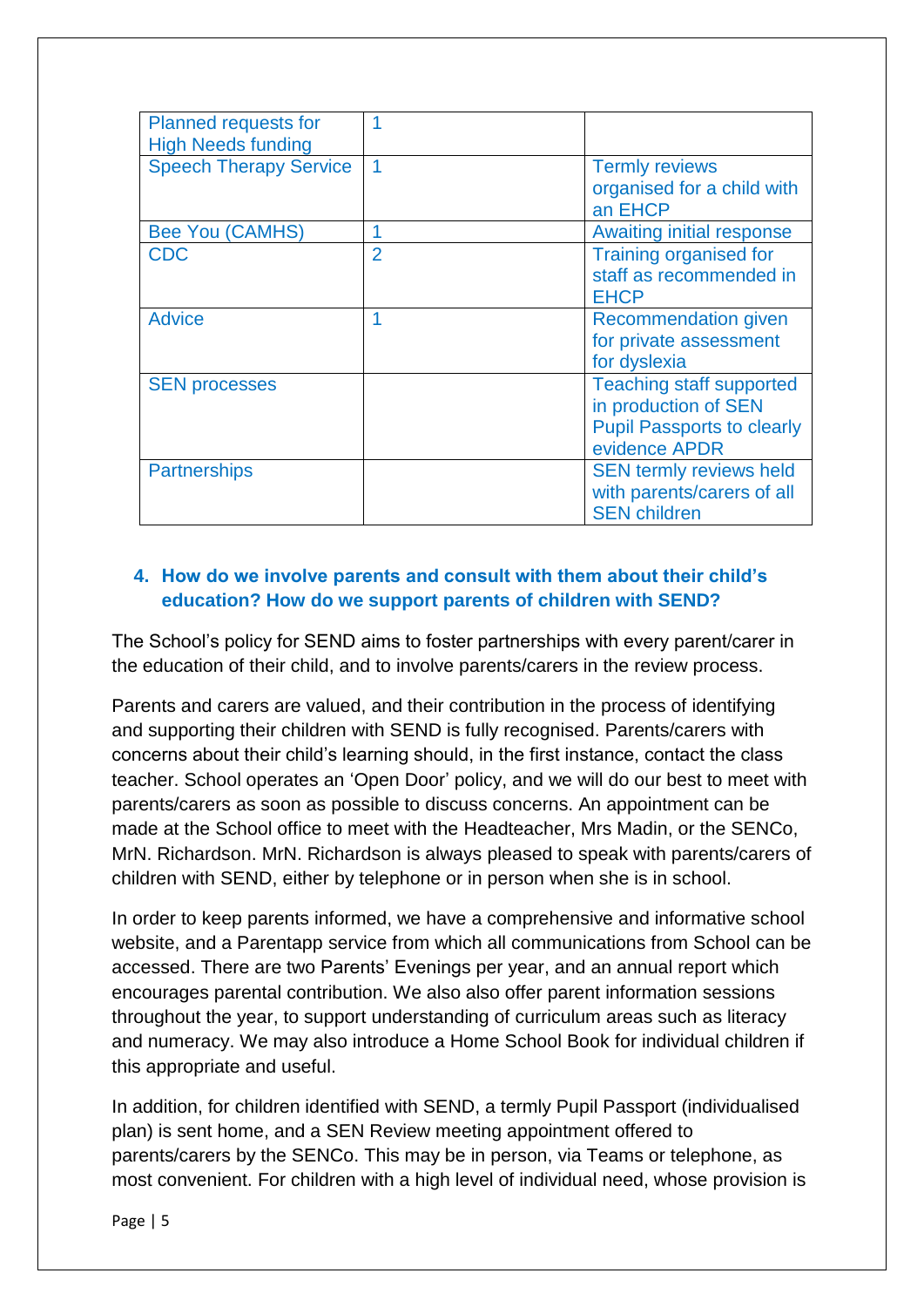set out in an Education Health and Care Plan (EHCP), in addition to termly meetings with the SENCo, there will also be an Annual Review which will reflect personcentred values, and a high degree of parental contribution.

A very small number of children will have long term, complex needs which prove significant barriers to learning, progress and attainment, and it may be necessary to make a request to the Local Authority (LA) for Statutory Assessment. Requests for Statutory Assessment can be made by School, parents or other professionals involved in the child's care. This is a protracted and complex process, but School will endeavour to support parents in this, in order to achieve the very best for their children. Parents are encouraged to request the support of the Information Advisory Support Service (IASS) at this time. Information about this service can be found at:

#### <https://shropshire.gov.uk/the-send-local-offer/>

or on the school website under SEND.

Key school policies and documents are available to view on the school website, and copies may be obtained from the school office.

School staff are pleased to support parents/carers in the completion of documentation where required, and will signpost to support & partnership agencies such as Barnados, the School Nurse, Counselling Services etc.

Information, advice and guidance for parents/carers of children with SEND is available from the SENCo, and/or on the school website, and we are pleased to support parents/carers with additional needs in, for example, reading documents, understanding documentation, and completing paperwork.

We warmly welcome parents onto our Governing Body, elections for which take place every four years. We encourage parents/carers to give written and verbal feedback, via school reports, Pupil Passports and parental surveys etc. We are proud of the links between our School and village, and endeavour to ensure our School lies at the heart of our community.

#### *Impact/Evaluation at November 2021:*

*The SENCo has met with all parents of children with SEND to build partnerships and share termly Pupil Passports, progress and provision.* 

*Ofsted, 2019:* 

*'….pupils with special educational needs and/or disabilities benefit from effective support.'*

*SIAMS, 2017:*

*'…most able and pupils with special educational needs now make good progress.'*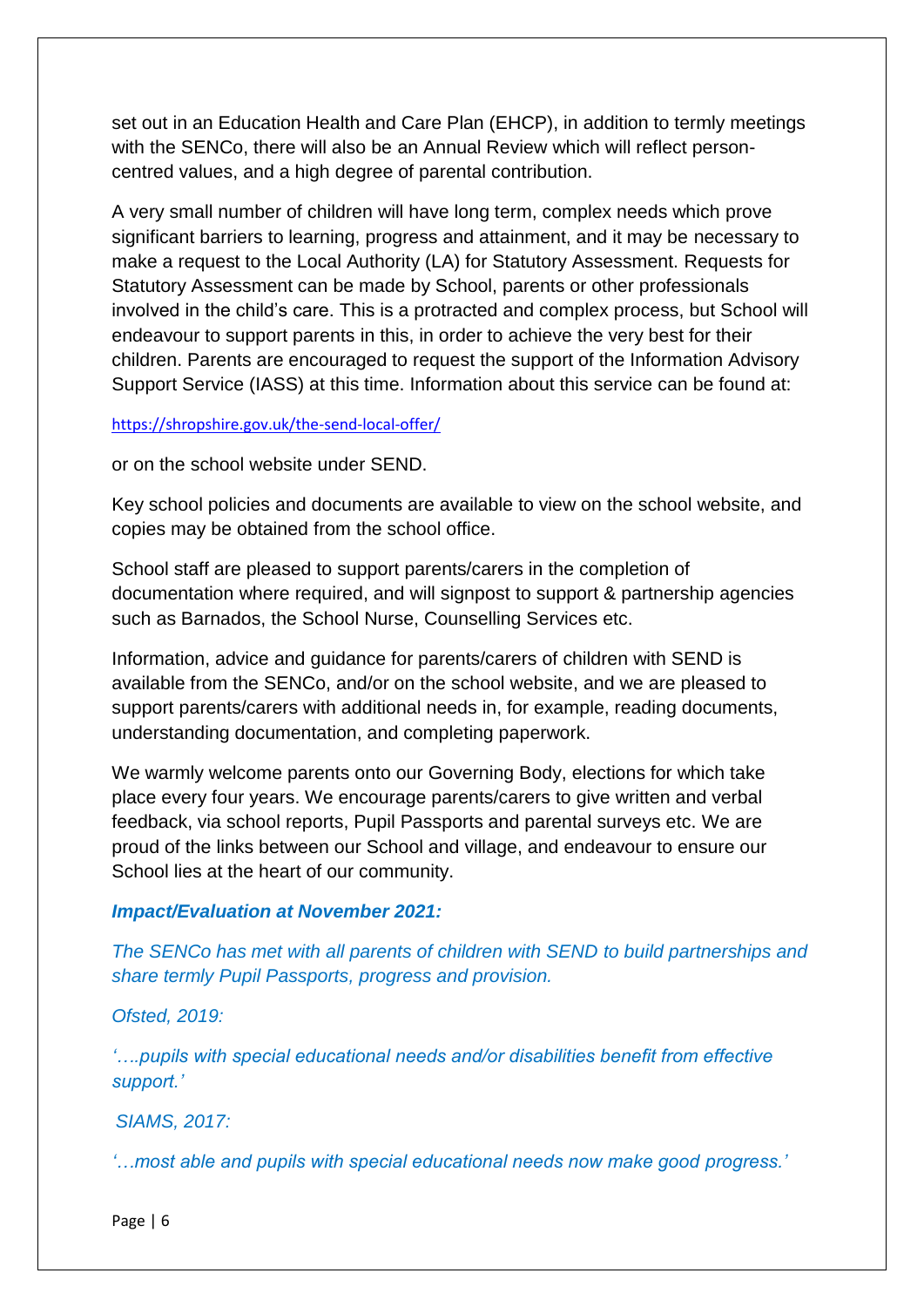# **5. How do we involve and consult with children about their education?**

The SENCo works hard at building good relationships with children with SEND; this includes popping into classes, Learning Walks, spending individual time together, chatting informally etc. This always takes a supportive format, regarding learning styles, accessing curriculum areas and ensuring the school environment is conducive to learning as well as fully inclusive.

Children with SEND who have a Pupil Passport are involved in the writing and reviewing of these, whenever possible and appropriate. They will be involved in discussions, with the class teacher or support assistant, about targets and outcomes, progress made, and next steps.

## *Impact/Evaluation at November 2021:*

The SENCo spends time observing and building relationships with children with SEND. She has built a comprehensive SEN Teams channel and ensured access for all staff, so that key information relating to children's needs is shared and understood.

The SENCo has worked with teachers and SEN TAs to co-produce effective Pupil Passports, based on relevant information, detailing strengths, areas for development, outcomes and appropriate, individualised provision for children with SEN ie. The Graduated Response (Assess Plan Do Review). These documents form the basis for day to day classroom provision and are to be reviewed termly in order to inform next steps.

# **6. How do we assess and review the progress that children make, and how do we involve them and their parents?**

Assessment for all children is an ongoing process and takes many forms, as set out in the School's Policy for Teaching and Learning. For the majority of children with SEND, the class teacher's assessment of need is sufficient to determine the necessary provision through a Pupil Passport.

It is the responsibility of the Headteacher, through the class teachers, to monitor the support and provision in place for pupils in their care. **All teachers are teachers of SEND.** The coordination of the SEND provision is the responsibility of the SENCo.

Throughout school, children's progress is formally assessed in Literacy and Numeracy every term. This data is monitored and evaluated to ensure that provision for all children is matched to their needs. More specific targeted assessment may be carried out by the SENCo in conjunction with the class teacher, usually through classroom observation and occasionally using diagnostic tools.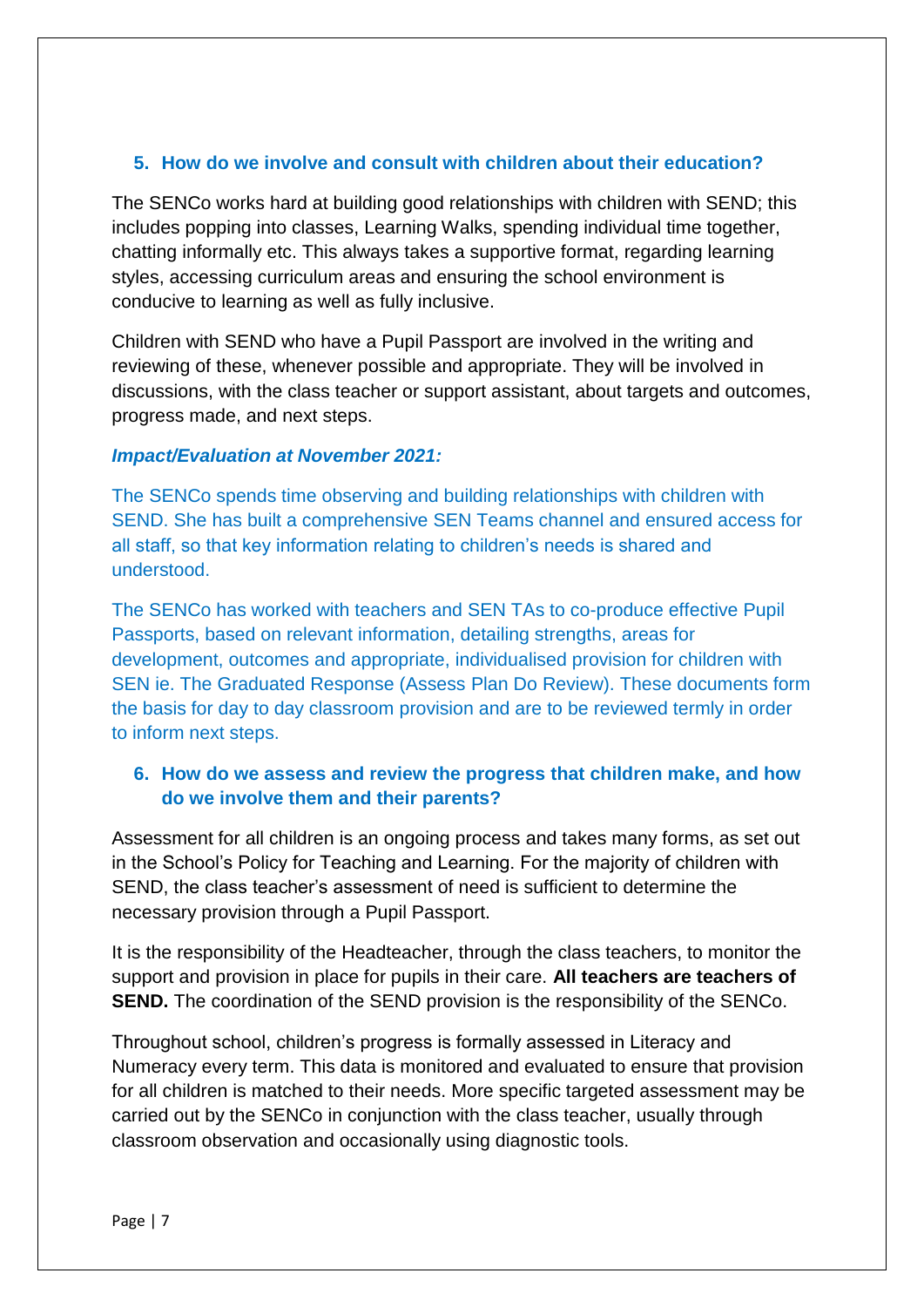Pupil Passports have SMART (Specific, Measurable, Attainable, Realistic, Time limited) outcomes which are set by the classroom teacher, together with the input of support staff, the child, where appropriate, and parents/carers, at least termly. These are monitored and reviewed termly by the SENCo with the parents/carers, and by the class teacher, to ensure relevance and gauge next steps. A copy of the Pupil Passport is sent home, and parents/carers invited to a review meeting with the SENCo, in order to review the most recent evaluated Passport, and to contribute to the current document. This is so that parents/carers may support their child in achieving the outcomes set, in the home environment, as well as in school.

For children with an EHCP, an Annual Review (AR) must be carried out each year, in conjunction with the LA. Parents and external agencies involved with the child are strongly encouraged to attend, and these meetings are as person-centred as we are able to make them, with the child and family at the heart of the process. ARs in Year 5 onwards emphasise the need to prepare a child carefully for secondary transition, and parents are encouraged to begin thinking carefully about their choice of secondary school early. The SENCo of the receiving secondary school will be invited to the AR in Year 6, and it may be necessary, depending on the complexity of need, to hold a Transfer/Interim Review during the summer term, to ensure arrangements are in place for a successful transition.

## *Impact/Evaluation, November 2021:*

*The SENCo has met with all parents/carers of children with SEN since September 2021, either in person, by telephone or via Teams. Parents have been assured that they are welcome to 'drop in' to speak with the SENCo.*

# **7. How do we support our children with SEND as they move on to secondary school, or transfer to another primary school?**

In order to support all children in their secondary transition, a member of secondary school staff will visit them, and meets with their class teacher. All Year 6 children are invited to attend Open Days and special occasion days at their receiving schools, throughout the year.

Additional visits to new schools are arranged for children with SEND, supported by our school staff. The number of extra visits will depend on the complexity of need. Weston Lullingfields CE Primary works hard to offer an enhanced transition experience in the summer term to children who are particularly anxious, have additional needs, or struggle with change. This generally takes the form of additional sessions to those already offered in the receiving school, supported by a staff member from our school. We may also 'buy in' the specialist support of outside agencies as part of this enhanced transition, if we feel it will lead to a successful move.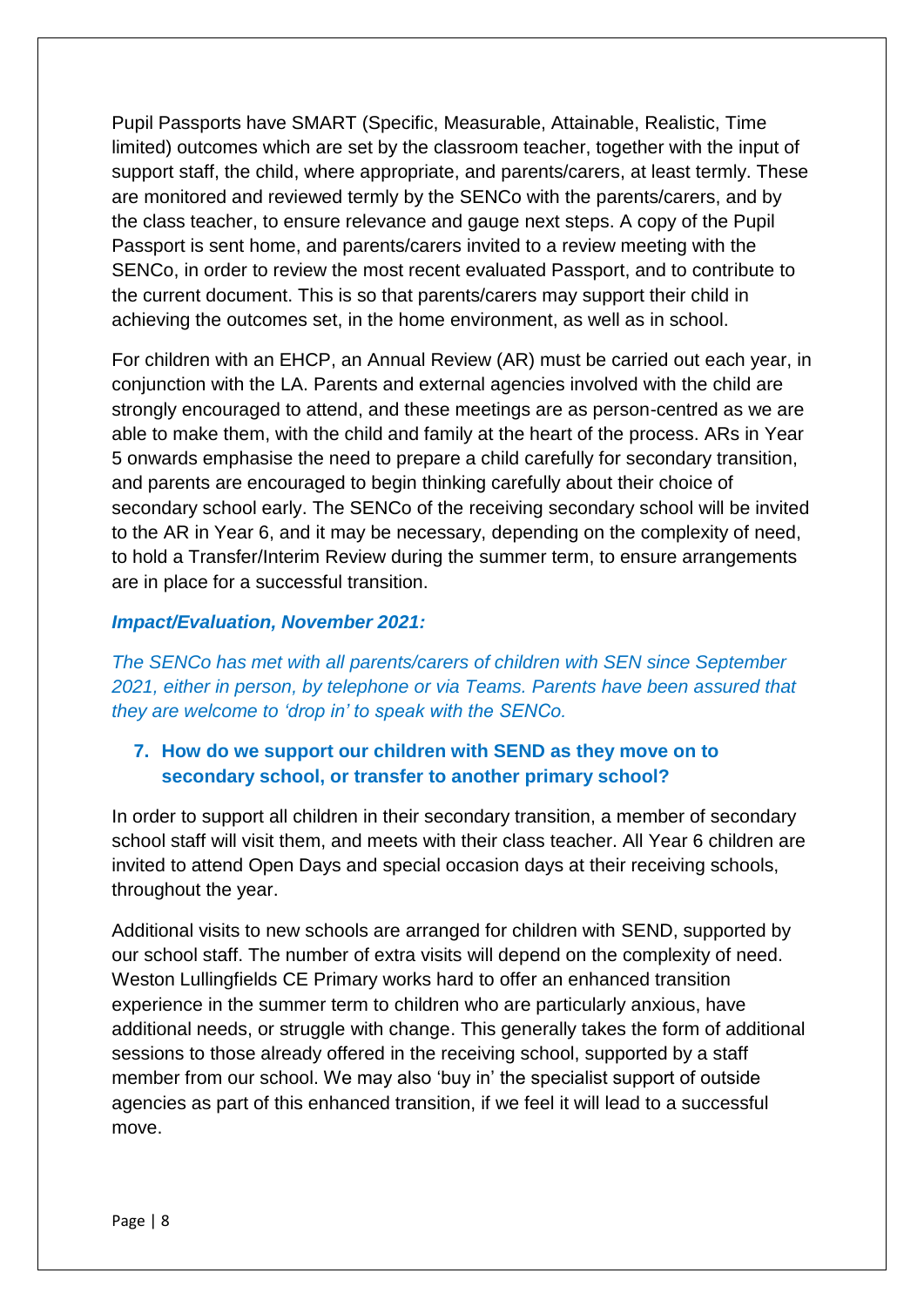The SENCo meets with the secondary school SENCo and the Year 6 class teacher in the summer term, to hand over all relevant information pertaining to children with SEND. All assessment information, data, Pupil Passports etc. are sent to the receiving school, in accordance with GDPR regulations, with the aim of ensuring a seamless and successful transition. For children with an EHCP, a more formal transfer meeting will be arranged, to which parents and all interested parties are invited, including the LA.

Where children with SEND transfer to another primary school, the SENCo will contact the SENCo of the receiving school to ensure all relevant information is shared. Parents planning such a move for their children with SEND, particularly when needs are more complex, are encouraged to inform school as soon as possible so that all necessary arrangements can be put in place, prior to the transfer.

## *Impact/evaluation, November 2021:*

#### *No transfers in or out to date*

## **8. What is our approach to teaching pupils with SEND?**

In accordance with the SEND Code of Practice, 2015, School uses *'best endeavours'* to meet the needs of children with SEND. Children have access to additional provision on an evidenced-needs basis, and we will do all we can to ensure children's needs are met fully and in the most appropriate way. This is embedded within the Graduated Response section of the School's Policy for SEND, which aims to provide full access to the National Curriculum, and to encourage success, engagement and participation for all pupils, whatever their ability.

The key principles of this approach are:

- All class teachers are responsible and accountable for the progress and development of the children in their class, including where children access support from teaching assistants or specialist staff. All children are included in all lessons through Quality First Teaching (QFT), which is adapted to respond to their strengths and needs, as set out in Teachers' Standards, 2012
- High quality teaching, differentiated for individual pupils, is the first step in responding to pupils who have, or may have SEND. However, despite this, some children need additional help to make progress in their learning
- Additional intervention and support cannot compensate for a lack of good quality teaching
- Pupils are only identified at the SEN Support stage of the Graduated Response if they do not make adequate progress once they have been given good quality, personalised teaching, access to adaptations and intervention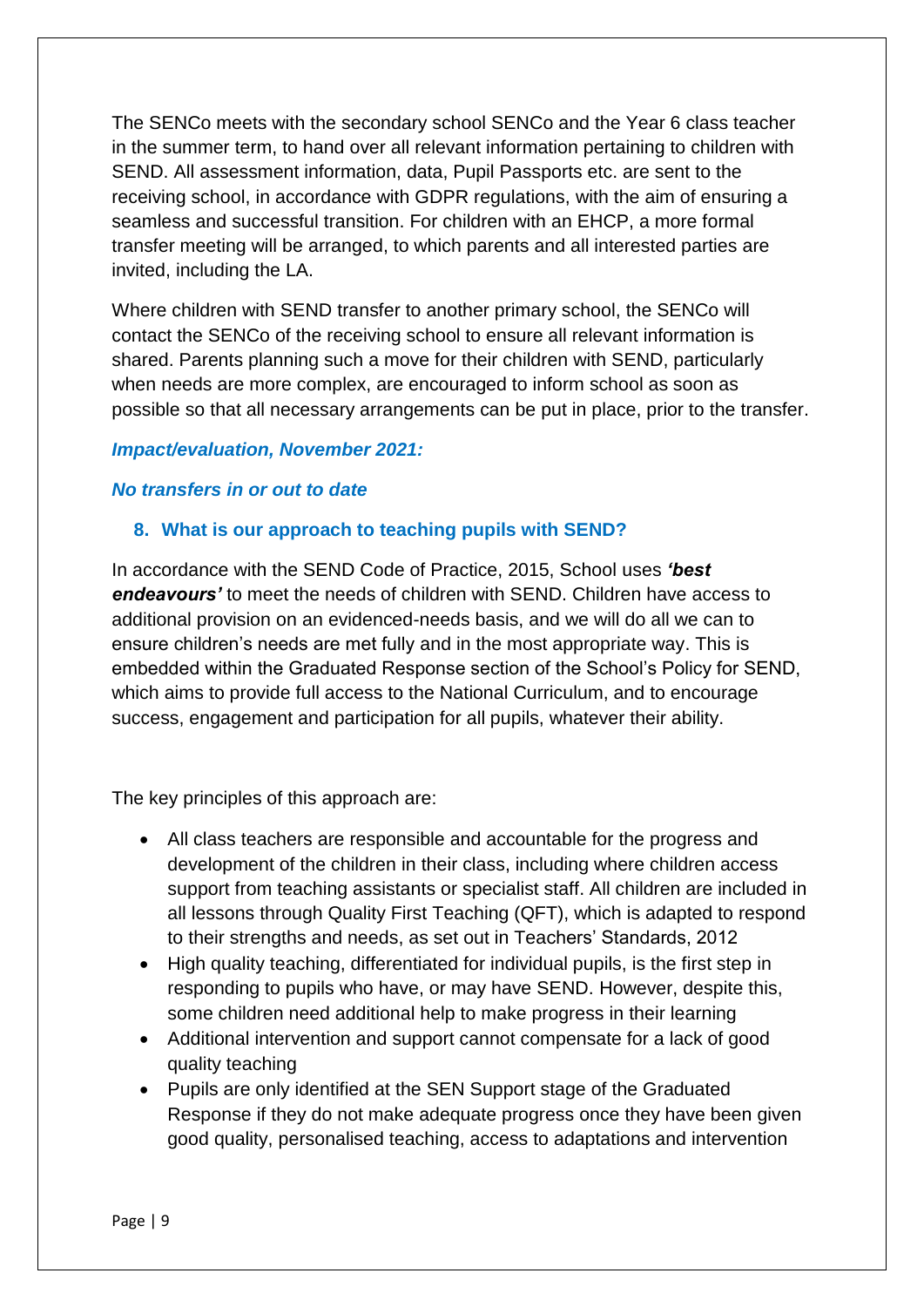- Pupils who join School with an already identified SEND, whether from another primary or an Early Years setting, will be catered for in the same way as those identified by this school
- When planning work for children with SEND, teachers give due regard to information and outcomes detailed within Pupil Passports. Additionally, teachers modify teaching and learning as appropriate for children with a range of abilities

For all children with SEND, the class teacher, support staff and SENCo will liaise closely, and make special arrangements or reasonable adjustment in class. This may involve grouping, a tailored programme of work, modified tasks, careful seating arrangements, or extra adult support. Children with social and emotional needs (SEMH) work closely with Mrs Evans, ELSA (Emotional Literacy Support Assistant). Children with speech and language difficulties will be supported by adults in school to achieve the outcomes set by the Speech and Language therapy Service.

For all children with SEND, the class teacher, in collaboration with support staff and the SENCo, will write a Pupil Passport which is a person-centred, individualised, termly plan, encompassing a pupil profile. For children with an EHCP, the Pupil Passport will reflect closely, the outcomes and strategies contained within this legal document. Class teachers will 'map' their provision for children with SEND on termly Provision Maps from which the SENCo compiles a whole school inclusive provision map.

For children with SEND who have support from external agencies, such as the Speech and Language Service or Occupational Therapist, provision involves the expertise of the outside specialist. Any advice or programme of work set, will be included in the Pupil Passport, as will recommendations from outside specialist professionals such as an Educational Psychologist or Advisory Teacher.

We currently have three SEN teaching assistants, one TA and one HLTA/ELSA (higher level teaching assistants/Emotional Literacy Support Assistant) working across the two classes in school on a full-time basis, giving full-time support to both classes. This support may take various forms: in-class support, individual support in class, individual support out of class, group work in or out of class, and small group interventions. Some support staff, in particular our ELSA, also provide nurturing or counselling support to children and their families who have experienced trauma, loss or grief.

The SENCo liaises closely with the Headteacher, Mrs. Madin, and with the Executive Headteacher, Federation Lead for SEND, to discuss all matters relating to SEND. The SENCo produces an annual report for governors – presented to Governors by the Executive Headteacher - outlining the profile of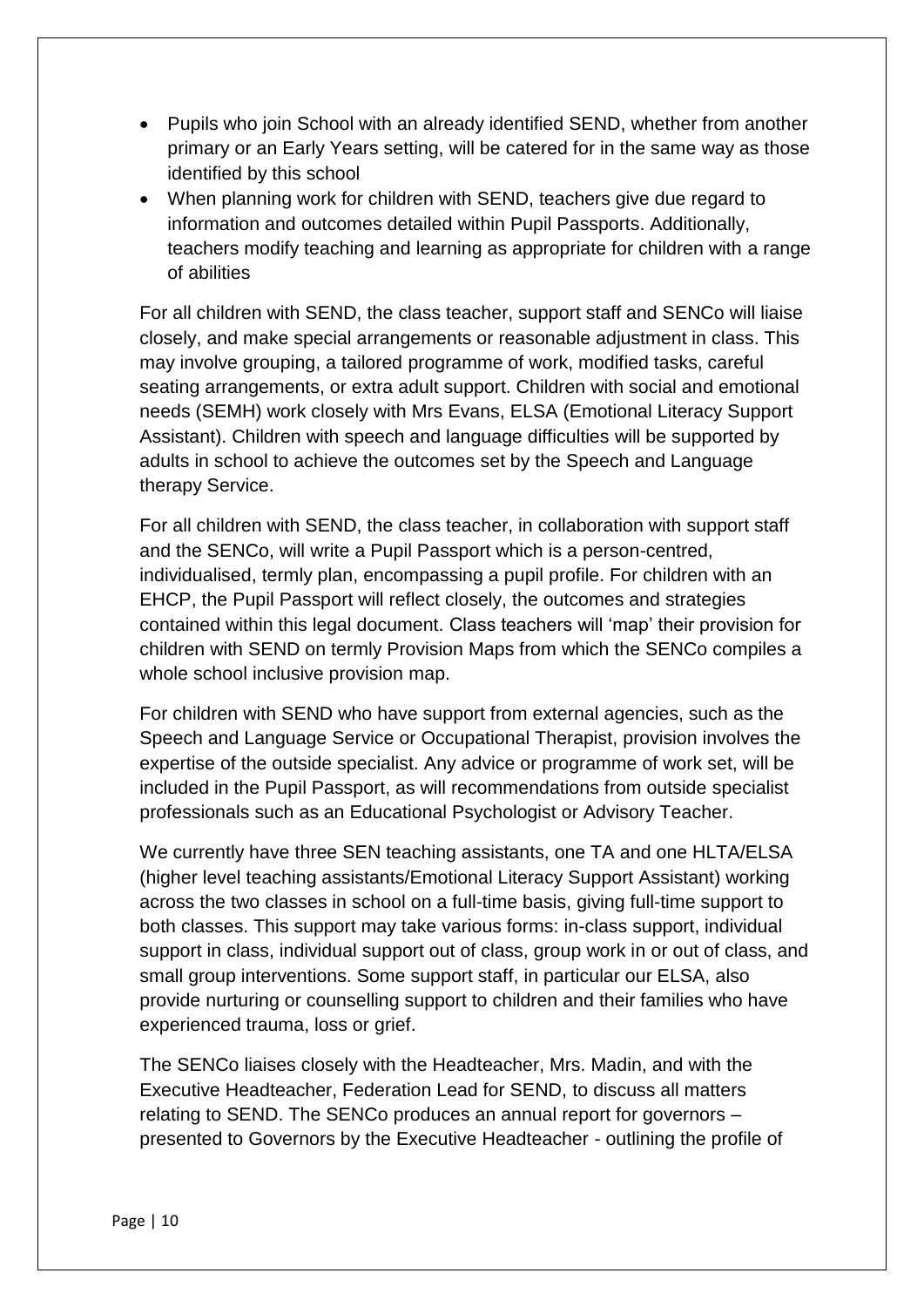SEND throughout School, the SEND statistics as they compare to national data, and the provision the School has in place to meet needs.

#### *Impact/Evaluation, November 2021:*

*The SENCo plans to provide training to teaching and support staff on QF. Detailed breakdowns of suggested strategies to be used in class for each area of SEND are accessibl to all staff on the SEN Teams channel.*

*The SENCo has provided training for Teaching Assistants on the evidence-based deployment of TAs, and effective strategies for supporting pupils with SEN.* 

*All staff are aware of their responsibilities towards children with SEND, and the SENCo regularly accesses classrooms to assess the implementation of Pupil Passports in the planning and delivery of lessons.*

*The SENCo regularly provides SEND resources/information to staff on areas of need, strategies for supporting children with SEND in the classroom etc. Since September 2021, the SENCo has compiled a comprehensive library of information relating to SEND on the School SEN Teams channel, accessible by staff. New for this year, all information relating to children with SEND is now held securely on the SEN Teams channel, accessible by staff from any computer. There is now a regular SEND dialogue on this channel between all staff, ensuring information is more easily and quickly disseminated.*

## **9. How do we adapt the curriculum and learning environment for children with SEND?**

School provides a range of adaptive equipment from the 'notional' budget. There is a variety of different height tables and chairs throughout the school. Where required, cushions/support will be provided, with specialist furniture and/or equipment purchased as necessary. For more expensive items to meet complex needs, the school may apply to the LA for extra funding.

We endeavour to use multi-sensory teaching approaches to appeal to all types of learners. Some needs can be met through differentiated work, classroom adaptations, and/ targeted support in class. Examples may include: targeted focus group with TA or teacher, positioning in the classroom, organisational aids (visual timetables, now and next boards for example), large print documents, coloured backgrounds, specially adapted workbooks, coloured overlays, pencil grips, wobble cushions, fiddle objects etc. Although funding is limited,we aim to build a quality bank of resources to assist children with additional needs, and regularly evaluate and update resources to meet the needs of the children we have in school.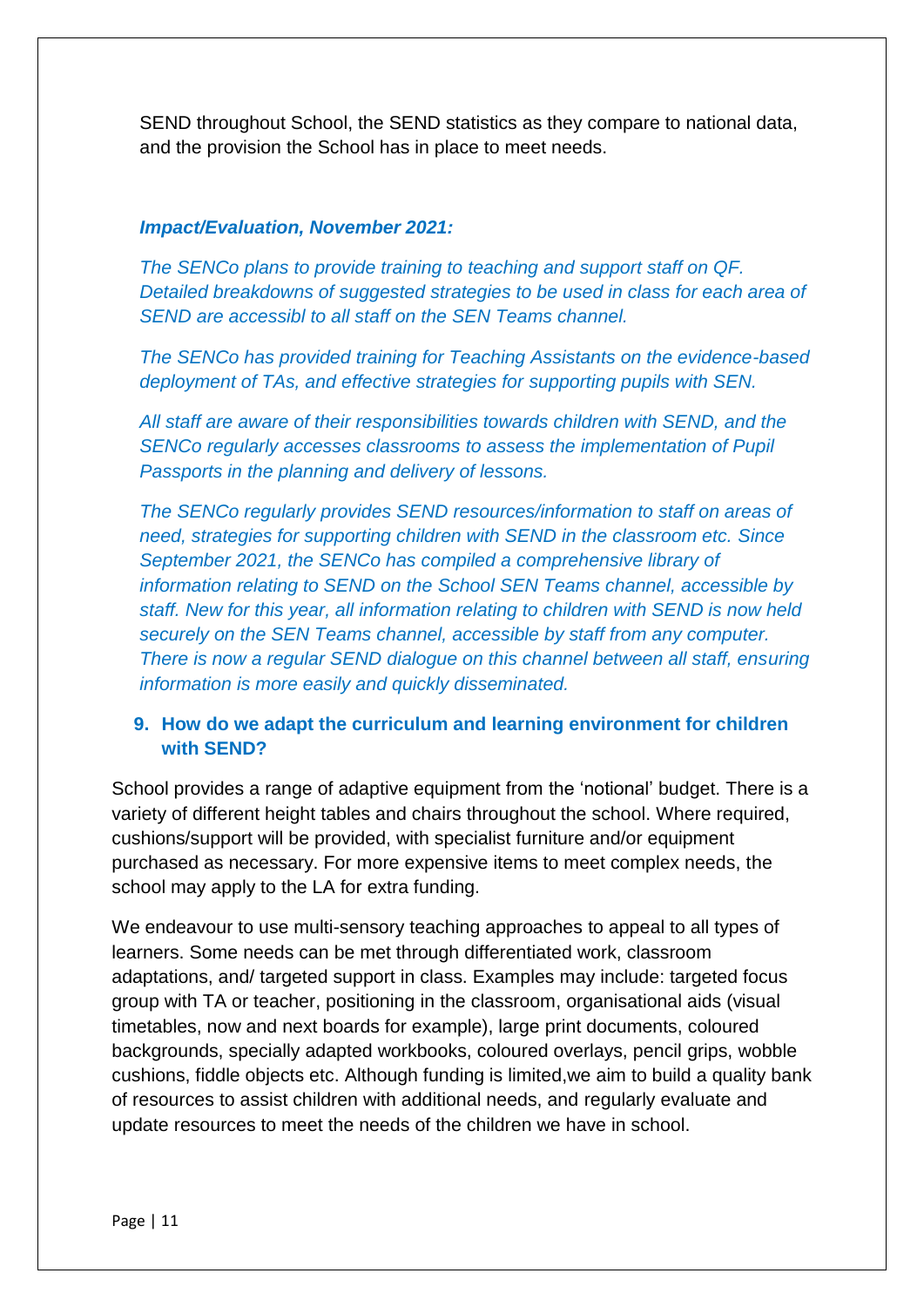Other children may access small group, time-limited intervention programmes, either within or outside class. This might target, for example, social skills, social and emotional issues, dyslexia support, literacy boosters and may be a bespoke small group intervention to target a specific, current issue. A very small minority of children will require a highly personalised programme of intervention, which could include having learning 'chunked' into very small bite-sized sections, in which the range or depth of learning is made bespoke, to meet individual needs.

We have a range of ICT interventions for children with SEND, such as Nessy, Dyslexia Gold and Starspell, and all children have access to a computer. We also have a number of ipads and laptops for use in class as assistive technology.

Access arrangements for National Curriculum tests are in line with DfE guidelines issued each year ie. when children meet the prescribed criteria for extra time, rest breaks, a reader (for mathematics), a scribe, enlarged print etc.

#### *Impact/Evaluation November 2021:*

*Alongside Nessy, we have also purchased Dyslexia Gold as a whole school licence; this has a useful screening facility which has enabled us to explore dyslexic-type difficulties with ease.* 

*We benefit from the knowledge and advice of a Specialist Teacher (AMBDA qualified) on the staff team. She is able to screen, diagnose and design targeted support programmes for children with dyslexia. She is an excellent source of knowledge and has supported both parents/carers and school staff in meeting the needs of dyslexic learners.* 

*We continue to expand our technology resources for use in class. Our ipads, for example, have many useful educational apps, and allow instant access to learning through ICT in lessons. Children with SEN are able to make use of assistive technology eg. laptops for word processing, and speech to text facilities on tablets.*

#### **10.What else do we do to make the school safe and accessible?**

We have very limited parking around school, and the majority of parents make use of the Village Hall car park, just a short walk through the school field. Access to the main school building is via a wheelchair accessible ramp. As a Victorian building, the main school is compact, but all rooms are wheelchair accessible, and there is a disabled toilet, with manual emergency alarm. School makes reasonable adjustment and adaptations should it be necessary, to enable access and inclusivity for all to the full school site.

School staff are on duty in the school playground from 8.45 am. All children are supervised as they leave the school building in the afternoon, to ensure safe handover. For children with SEND, specific collection/handover arrangements may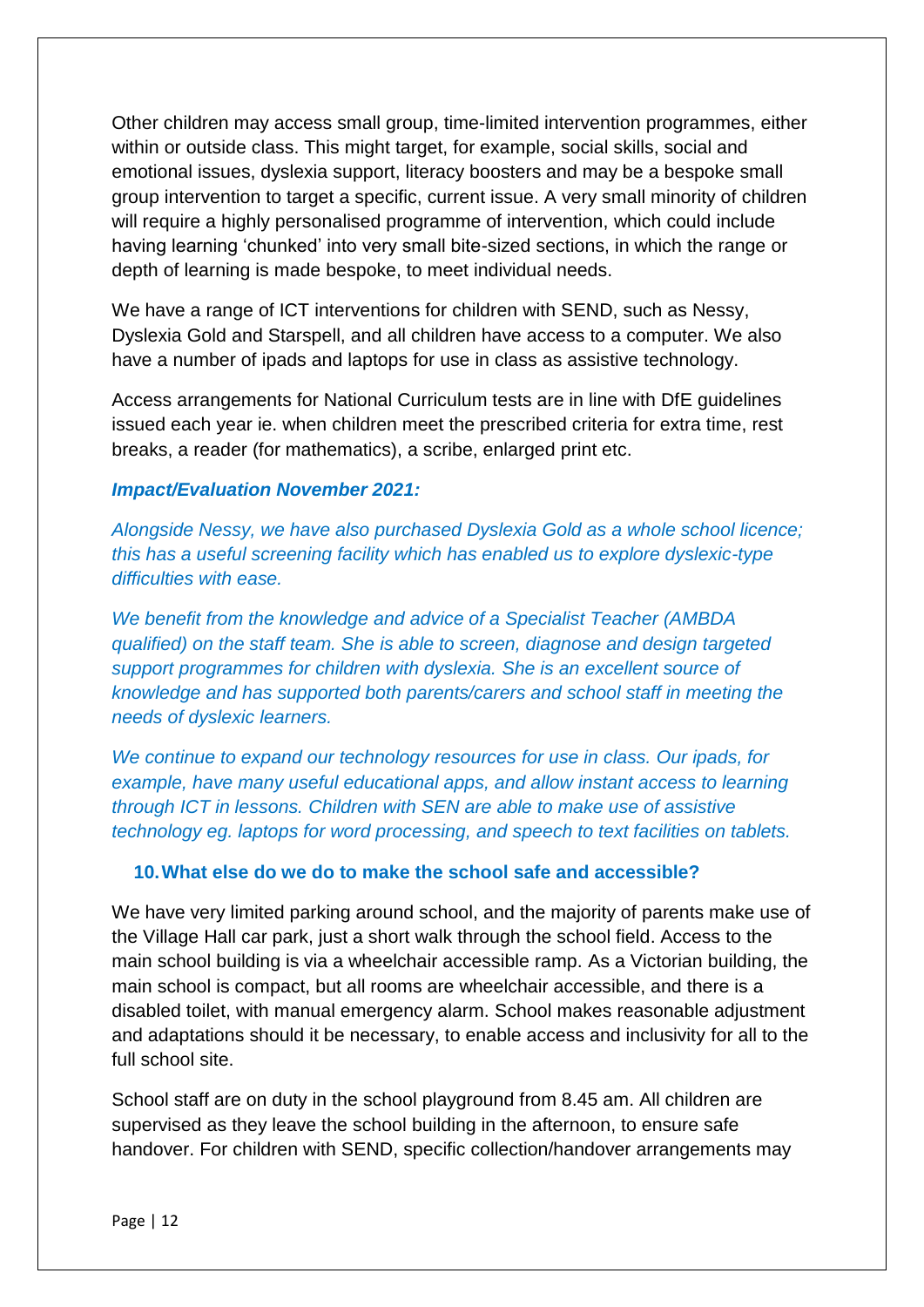be made to ensure a smooth and safe transition, and to foster effective lines of communication between home and school.

School will ensure that extra support staff cover is provided at break times to support children with SEND, if necessary. Teaching assistants are also involved in liaising with parents/carers at the beginning and end of the school day.

## *Impact/Evaluation, November 2021:*

*The School's Accessibility Plan was reviewed and updated I September, 2019 and remains current.*

## **11.How are staff trained and kept up to date? If we need more expert help and advice, what do we do?**

The SENCo has achieved the NASENCo qualification. The SENCo attends termly network meetings with primary SENCos from the LA, and disseminates information, as required. The SENCo is a member of NASEN (National Association for Special Educational Needs), the UK's leading SEND association. All staff members attend professional development opportunities appropriate to their needs, where the budget allows. Our staff has a wide range of specialisms and qualifications and we re fortunate in being able to share expertise across our federation. Some examples include:

- Counselling: grief, loss, anxiety, trauma
- Autism Spectrum Condition
- Dyslexia and dyslexia assessment
- ELKLAN speech and language
- Diabetes
- Precision Teaching
- Behaviour management
- Social, emotional, mental health issues
- Family liaison
- Makaton
- Moving and handling
- First Aid
- IT expertise

The SENCo provides in-house training to staff in the field of SEND, and has a wide breadth of knowledge gained in various settings, including LA and independent specialist provision, over 34 years.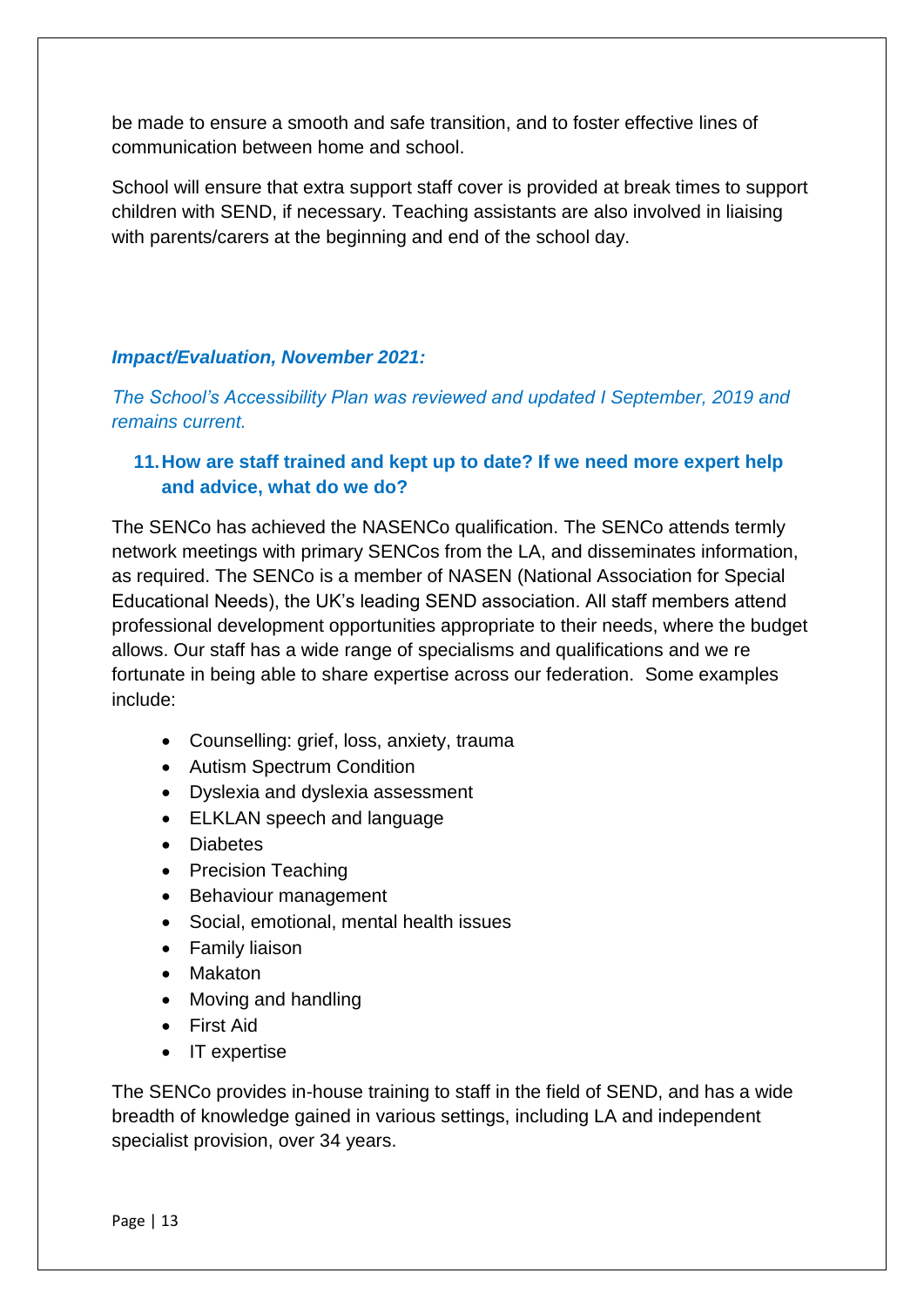We understand that, in order to support children effectively, we must have the skills and knowledge to understand the issues and needs which children with SEND face. Therefore, continual professional development is available to all staff and is linked to the priorities set out in the School Development Plan (SDP). A record of CPD is retained in the school office, and the need for training is reviewed by the Senior Leadership Team (SLT) each year, through the Performance Management process. Specific training will be made available to staff, if required, to support the needs of a particular child, if this expertise is not already available in school.

Initially, School will endeavour to meet the needs of a child with SEND from existing resources. However, if following several cycles of additional support (Assess Plan Do Review – the Graduated Response), the child continues to experience difficulties, the school may, with parental permission, seek the advice of an external agency, such as the Educational Psychology Service, Woodlands Outreach etc. Also, with parental permission, a child may be referred for support from our National Health Service colleagues, such as Speech and Language Services, Occupational Health, BEE-U (formerly CAMHS) etc. Any programmes of work shared with School by these services will be carried out in school and reviewed by the outside agency as required.

Occasionally, even with the support of external agencies, School may be unable to fully meet the needs of a child with SEND through our own provision arrangements, and in this case, a statutory assessment (EHCNA – Education Health Care Needs Assessment) may be requested, conducted by the LA, and involving parents and all interested parties working with the child.

#### *Impact/Evaluation, November 2021:*

*The SENCo has uploaded to Teams previously presented training on Quality First Teaching, meeting needs of the four strands of SEND, and the implications for classroom practice of the SEND Code of Practice, 2015 along with regular SEND updates, and area-specific, child-specific and TA training.*

*The full federation staff received Tier 1 training from the Autism Education Trust some years ago, and key members of staff completed Tier 2 training. The SENCo will arrange for an update of this training in 2022 so that staff new to the federation since 2017, are trained in best practice for autism. The Federation staff group has benefitted from additional SEN training provided at St. Andrew's, Nesscliffe, prior to the opening of the SEN Hub at this site.*

#### **12.How do we know if our provision is effective for children with SEND?**

All SEND children have either an EHCP, a Pupil Passport and/or a Care Plan. The Pupil Passport will include a pupil profile as well as strengths, areas for development, outcomes and an outline of the provision to meet these outcomes. They will be reviewed regularly, as above.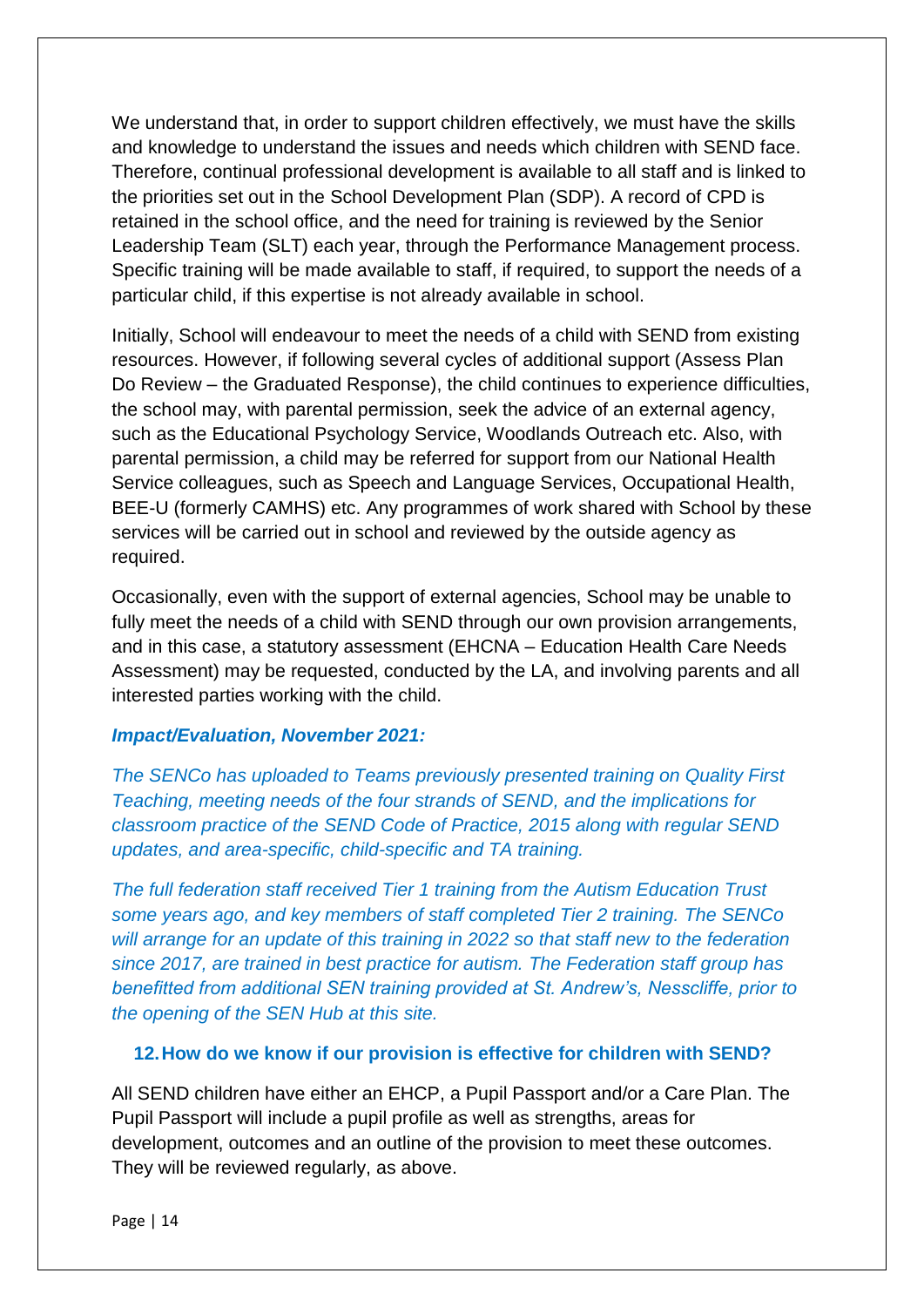The SENCo reports annually to the Governing Body (as outlined above) on the efficient and effective use of resources for pupils identified as having SEND. The process for monitoring and evaluation of progress of pupils with SEND is set out in the Graduated Approach section of the SEND Policy. For pupils with an EHCP, Annual Reviews will take place (6 monthly for children under 5), in accordance with the appropriate legislation and the SEND Code of Practice.

The SENCo collects and analyses tracking data for all pupils on the SEND register and uses this, in conjunction with information gathered from other sources (SEND learning walks, professional dialogue, discussions with pupils and parents etc.) to make a judgement on effectiveness of provision.

The SENCo liaises with the Executive Headteacher, as SEND leader for the Federation, at least once per term, and produces a report on the quality and effectiveness of SEND provision. The annual action plan for SEND is incorporated into the School Development Plan, and the Annual Report to Governors will update progress on specified outcomes. Any additional provision for children (whether or not they have SEND), such as mental health support, pastoral support, social services involvement etc. is carefully recorded ('mapped') by the Senior Leadership Team. As a staff, we use CPOMS to record significant incidents. This record is passed on to the child's next school and is made available to other professionals as requested.

The cost of all such provision is calculated based on the pro-rata cost of the allocated time for the member of staff delivering the provision (for internally sourced provision) or on actual billed costs (for external providers or specialist resources purchased). Concurrently, the progress of all children who are receiving additional provision is carefully tracked. This information is then scrutinised by the Senior Leadership Team to ensure that the effectiveness and efficiency of provision is maximised.

#### *Evaluation / Impact, November 2021:*

*Pupil and parental feedback is very important in our measure of effectiveness. This is combined with data analysis and regular reviews between the SENCo and wider staff.*

*The analysis of costs of provision against impact (Cost / Benefit Analysis) ensures that staff are deployed according to the needs of the children, and has led to the adaptation of group interventions for children with additional needs.* 

# 13.**How are children with SEND enabled to take part in all the activities available in school?**

We are an inclusive school. We do our very best to ensure that all extra-curricular activities, including residential trips, are adapted to take into account specific needs.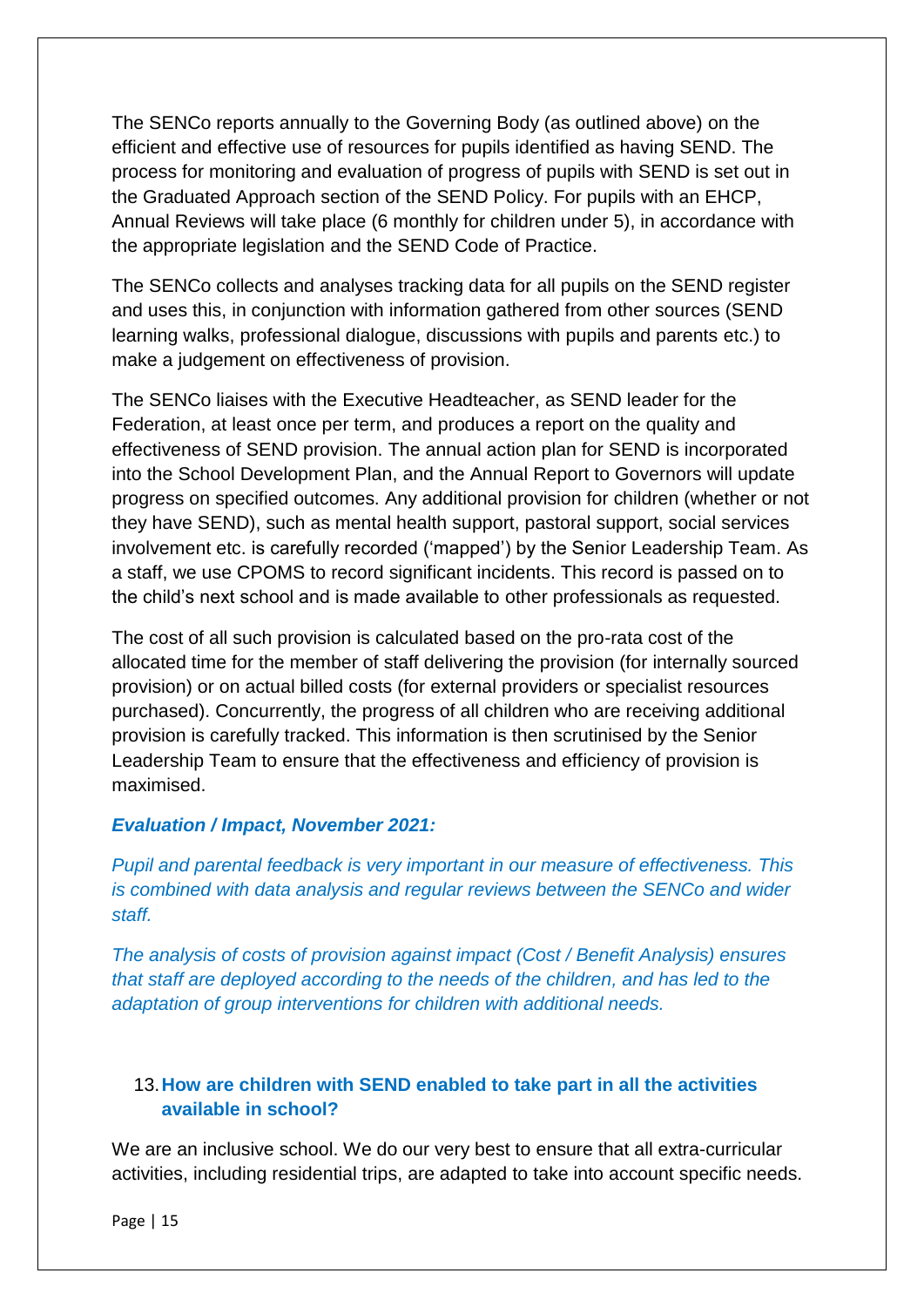Pupils with Special Educational Needs participate fully in arranged trips, optional extra-curricular clubs, arts activities, sports teams and school committees. Where appropriate, parents will be consulted from the planning stage, and all reasonable adaptations and adjustments made to ensure that children with SEND can safely access and enjoy the social and skills development that such activities bring. The adaptations will usually be the result of the risk assessment and may include additional staffing (1:1 support if necessary), extra time allowances, amendments to the activity (eg. through use of different equipment) etc. All activities within and outside school are covered by a risk assessment. These are carried out by the Premises Manager (Headteacher) and/or Shropshire County Council. Additional risk assessments are carried out for specific children with advice from appropriate agencies, depending on their needs. For example, for a child with a physical difficulty (PD) or a Health Care need, this may include advice and/or an environmental audit from Occupational Therapy, Physiotherapy, School Nurse or a specialist teacher for children with PDs. Risk assessments for school trips are also monitored by the Governing Body and Shropshire County Council.

School also works hard to provide inclusive sporting opportunities, ensuring that outside sports coaches are aware of the needs of SEND children, and outlining the reasonable adjustments which must be in place to make the activity accessible.

After-school activities/clubs are offered to all children, including those with SEND, and may involve making reasonable adjustment to ensure accessibility.

#### *Evaluation / Impact, November 2021:*

*A number of our SEND children have been able to access after school activities through careful information sharing and reasonable adjustment. Every SEN child was able to enjoy all the school trips on offer, pre-Covid, by ensuring risk assessments and staffing levels were adjusted to ensure safe participation.* 

# 14.**How do we support children with medical difficulties or social, emotional and/or mental health difficulties (SEMH)? How do we deal with bullying and make sure children with SEND can tell us if there is a problem?**

**Medical:** The school has a variety of policies which cover health and wellbeing issues eg Medicines in School Policy, Accident / Incident Report Procedures Policy etc. The school's Single Equality Policy is available on the website and via the school office on request.

Some medication, such as asthma inhalers may be kept safely by the teacher in the appropriate classroom as well as with the child if appropriate. All other medication is kept in a locked First Aid Cabinet or fridge, if necessary. All medicine is recorded in a Medicine Book along with details of dosage and frequency; parents sign to grant authorisation to the school to administer to their child. Full records are kept in accordance with the appropriate policy.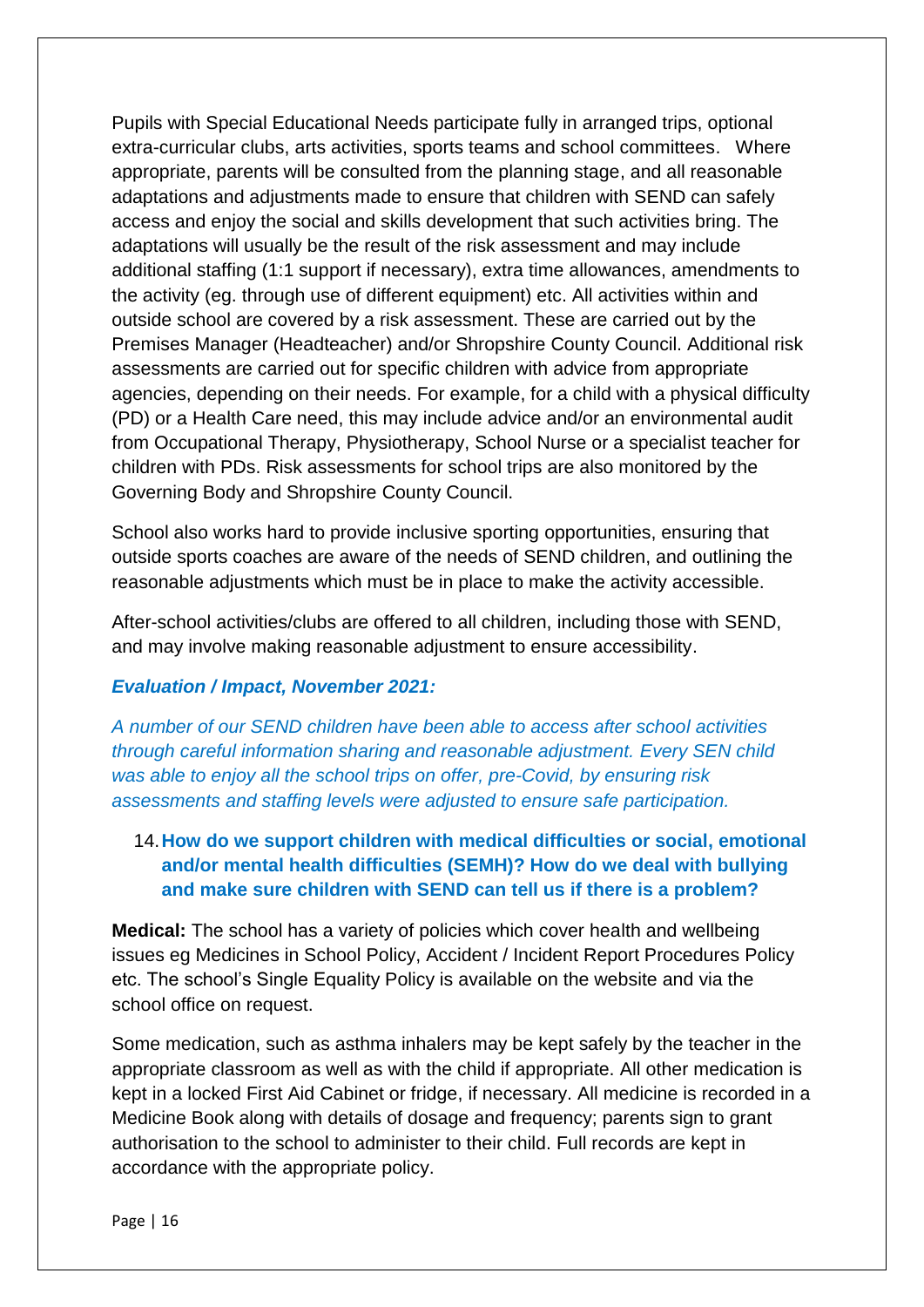For individual children with specific needs, Care Plans are written at a meeting between a member of the school's staff, the child's parents, the child (when appropriate) and the School Nurse. As Weston Lullingfields CE Primary is a small school, all staff know which children have Care Plans and who is trained to deal with them. Any new adults coming into school go through a short induction in accordance with the school's Induction Policy to ensure they are made aware of any particular needs.

A number of staff within school are trained as paediatric first aiders, and staff receive training to deal with specific medical issues, when the need arises e.g. how to support a diabetic child or in the use of Epi-Pens.

Where a child's health care needs may impact on their ability to access an educational trip or activity, additional advice is sought from parents and/or health care professionals, as appropriate. School deals with medical issues through a graduated response. Minor issues are dealt with by trained school staff but we would always err on the side of caution if it was felt that an illness, injury or medical attack was more serious, and contact the emergency services. School will always try to contact parents/carers in these instances, so it is essential that the office has up to date contact details including home and mobile telephone numbers.

## *Evaluation / Impact, November 2021:*

# *First aid trained staff complete regular updates. All staff have received epi pen training.*

**Emotional and Social:** Weston Lullingfields CE Primary School aims to provide a safe, nurturing environment in which all pupils achieve their full potential and have the skills and confidence to meet the challenges of the future. To support pupils and their families, the school liaises with all relevant specialist agencies such as medical centres, BEE-U, paediatricians, speech therapists, occupational therapists, school nurse etc. Although none of these services are based in school, some do come into school to carry out assessments and therapy, with parental permission. School also has links with the Outreach Service of Woodlands School, Wem, and may, with parental permission, refer for advice and support for a child with particular emotional or behavioural difficulties. In some cases, school or one of the other agencies may complete an EHAF (Early Help Assessment Framework) with parents. This is an assessment and planning tool which is used to gather information about children and families in one place, to help the family to decide what type of support is needed. It may be used to address an unmet educational need (as above) or an emotional or social need. More information for families about the EHAF process is available at:

[https://shropshire.gov.uk/early-help/practitioners/strengthening](https://shropshire.gov.uk/early-help/practitioners/strengthening-families/strengthening-families-tools-and-forms-faqs/)[families/strengthening-families-tools-and-forms-faqs/](https://shropshire.gov.uk/early-help/practitioners/strengthening-families/strengthening-families-tools-and-forms-faqs/)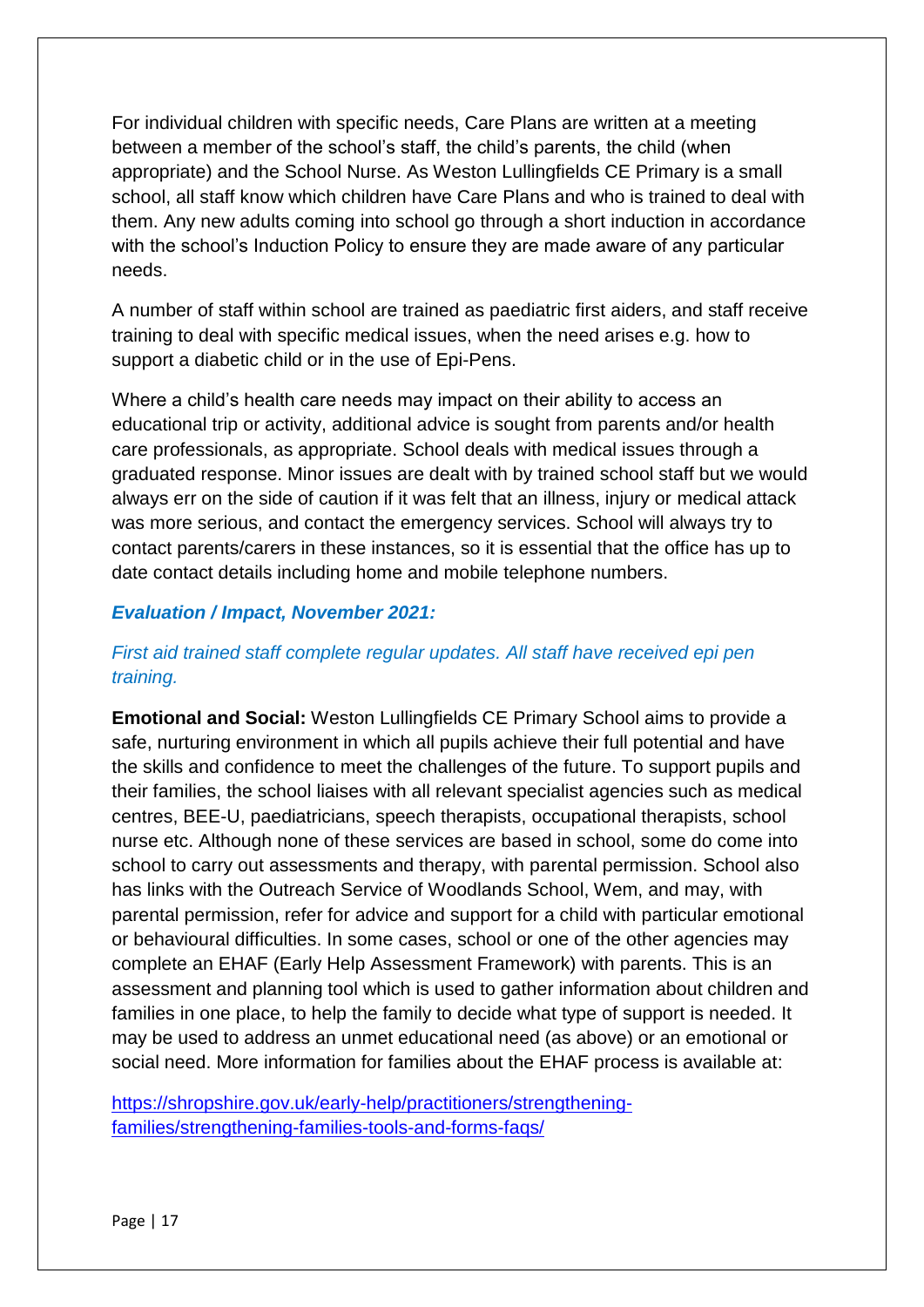Sometimes, a 'Team Around the Family' (TAF) meeting is called to continue the system of support for the family. These are usually held in school and parents will always be involved.

#### *Evaluation / Impact, November 2021:*

*School has funded several assessments from external professionals in the past year. These have provided advice and strategies to support individual children with complex difficulties, as well as evidence which has informed School requests for funding or support plans. In addition, children have benefitted from individual emotional support from our qualified ELSA, in order to learn emotional regulation, combat anxiety and build self-confidence. We have a strong nurturing ethos at Weston Lullingfields CE Primary, and the wellbeing of our children is given the highest priority.*

*Ofsted, November 2019:*

*'Pupils thoroughly enjoy their time at school. The school lives up to its motto of feeling like a big family.'*

*SIAMS, January 2017:*

*'This is an inclusive school where all members of the community feel welcomed and valued. As a result the school lives out its mission statement of 'Small school, big family with God'.'*

**Bullying and Child Protection:** All children are taught about bullying, friendships and staying safe through a combination of age-appropriate PSHE (Personal, Social, Health Education) lessons, whole-school assemblies and focus weeks. Children are encouraged to speak to members of staff if they are worried about bullying issues. Children may be teamed up with a buddy to ensure their inclusion, safety and wellbeing on the playground. Additionally, all staff are made aware of vulnerable children and, if appropriate, a key worker may be allocated to a specific child.

E-Safety is taught in an age appropriate manner throughout the school, recognising the potential dangers and issues on the Internet. Any bullying incident is dealt with in accordance with the school's Anti-Bullying Policy, which is available on the website and from the office on request. Incidents of bullying (the repetitive, intentional hurting of one person or group by another person or group, where the relationship involves an imbalance of power) are extremely rare, and behaviour at Weston Lullingfields CE Primary is of a high standard:

In accordance with legislation, the school has a Designated Senior Person (DSP) and a deputy DSP to deal with issues related to Child Protection and Safeguarding. We also have many staff members who are Designated leads for child protection. All staff receive regular Child Protection awareness training. All staff are trained to Level 1 (Awareness).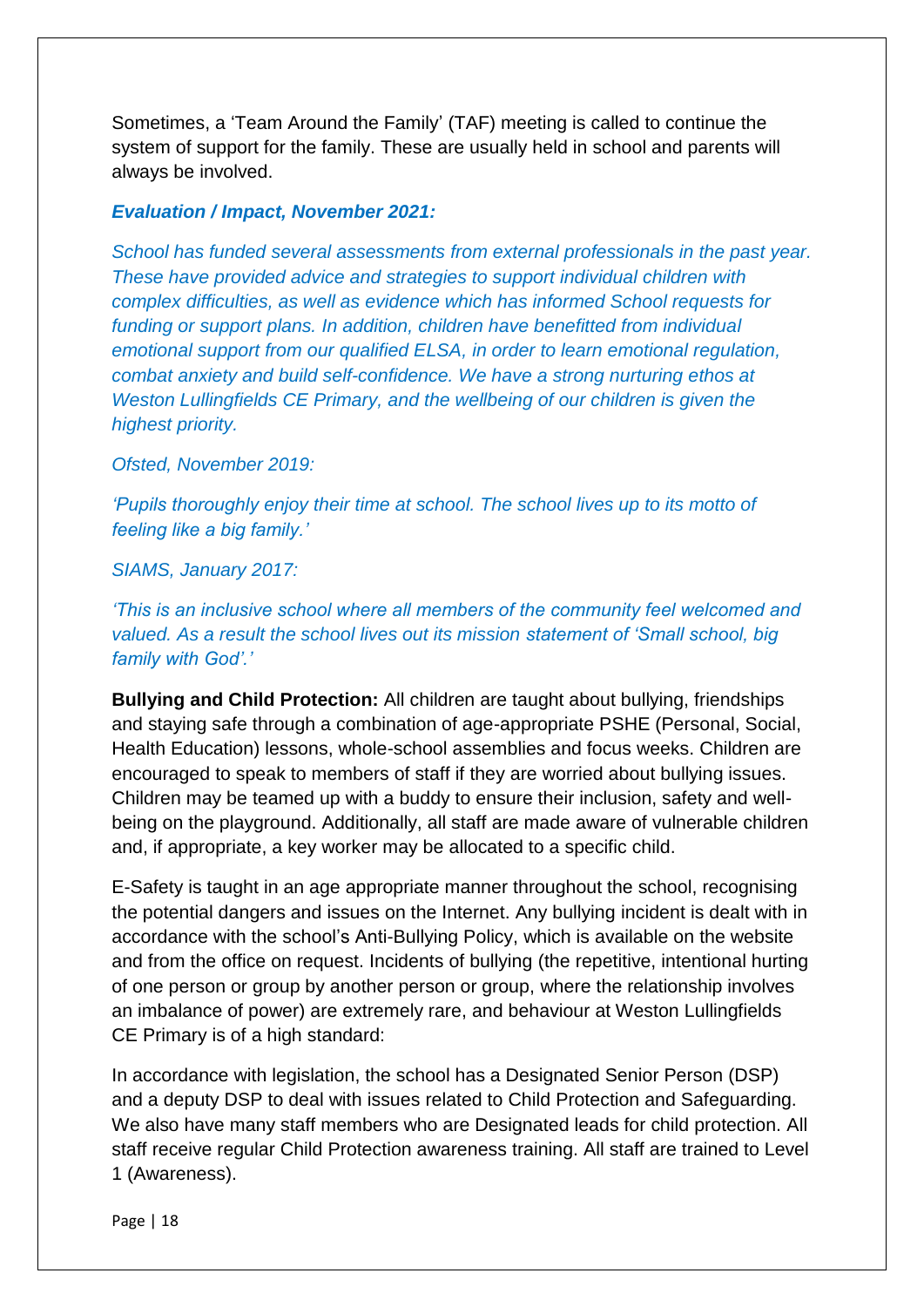## *Evaluation / Impact, November 2021:*

*'Pupils behave very well, and look smart. There are no concerns about bullying.' (Ofsted, 2019)*

*School now uses the CPOMS system for reporting and sharing safeguarding concerns within the team and to wider professional teams.*

*All staff have received "Prevent" (anti-radicalisation) training. E-safety issues have been raised regularly with all children and letters are sent to parents to ensure children keep themselves safe. There were no formal incidents of bullying in the last academic year.* 

## **15.What arrangements do we make for supporting children with SEND who are in the care of the Local Authority?**

School has a nominated member of staff for Children Looked After. This is the Headteacher who may liaise with the SENCo to contribute to the child's Personal Education Plan (PEP) if this is a SEND child. Where a Child Looked After has a Statement or EHCP, whenever practicable, the PEP will be reviewed along with the Statement or EHCP.

## *Evaluation / Impact, November 2021:*

*Currently, no Children Looked After in school.*

## 16.**What should I do if I have a concern or complaint about the provision for my child?**

In order to deal with your concern or complaint in the quickest and most straightforward way, we ask that you take a graduated approach:

a) In the first instance, contact the class teacher via the school office

b) Secondly, if you have concerns which cannot be addressed by the class teacher, then please contact the Headteacher via the School office, and/or SENCo (contact details in qu. 2).

Finally, reference should be made to the school's Complaints Policy should further action be deemed necessary. We aim to deal with any complaints at the earliest opportunity, usually within 10 days (In accordance with the Complaints Policy which is available on the School website:

<https://westonlullingfields.westcliffefederation.co.uk/>

## *Evaluation / Impact , at November 2021:*

*No formal complaints have been received in the last 12 months.*

Page | 19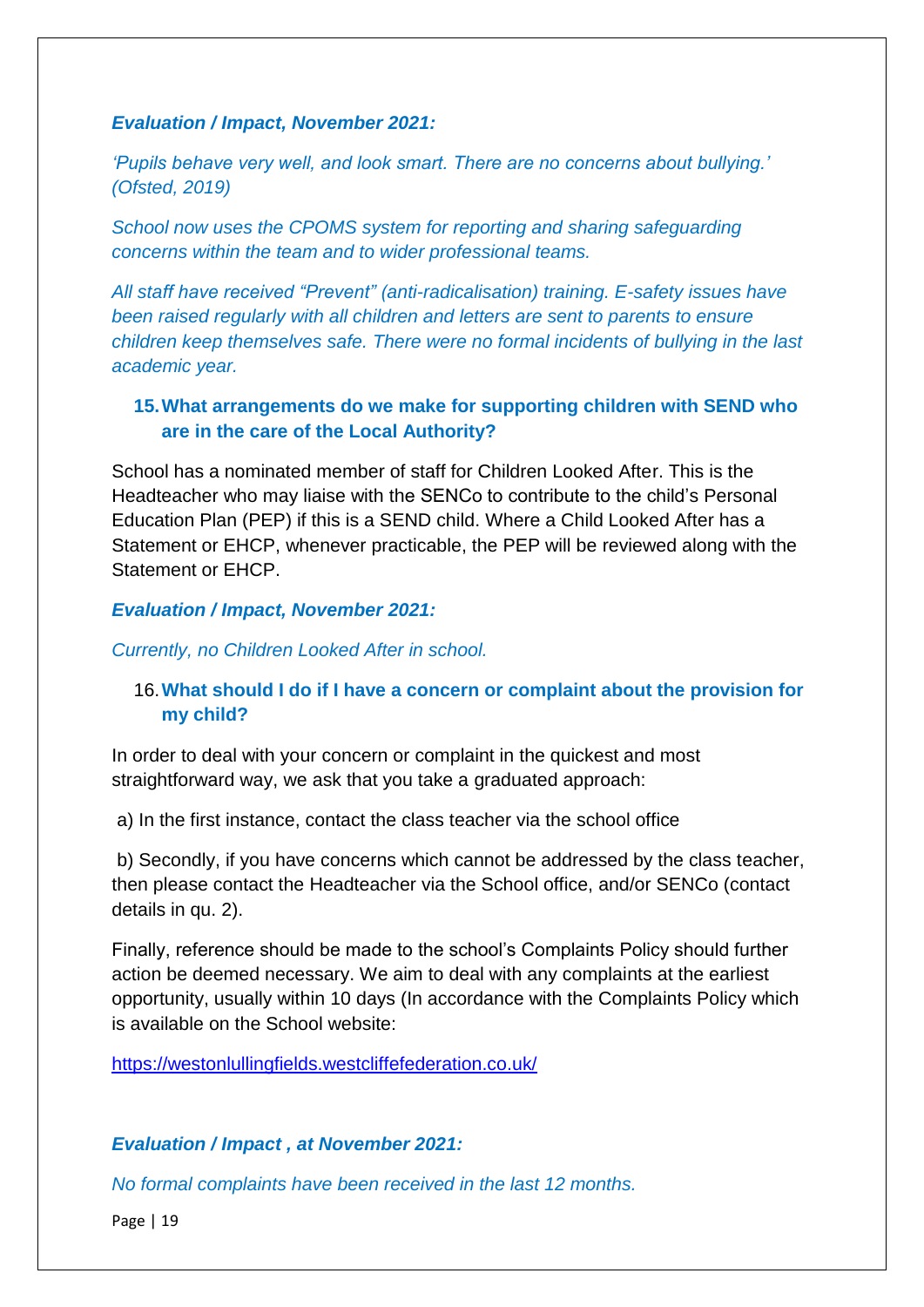## 17.**Where can I find information about the Authority's Local Offer?**

#### <https://shropshire.gov.uk/the-send-local-offer/>

This website also contains a vast amount of information on SEND related matters including an extensive list of support agencies which may be useful to parents and carers. If you do not have access to the internet, please ask for assistance at the school office

Reviewed and updated: November 2021, SENCo.

Next Review: November, 2022

## Appendix 1

List of personnel involved in SEND issues

#### **NAME & POSITION**

Mrs. N. Bond: Executive Executive Headteacher

Mrs. Elizabeth Madin: Acting Headteacher

Mrs. : SENCo

Mrs. Helen Hughes, Mr. M. Dulson: SEN Link Governors

Mrs. Eve Whitmore: Chair of Governors

Mrs. Elizabeth Madin: Managing Medical Needs Responsibility

Mrs. Elizabeth Madin: Designated Teacher with Specific Safeguarding Responsibility

Mrs. Elizabeth Madin: Managing Pupil Premium Grant / Children Looked After funding responsibility

#### Appendix 2 – Terminology and Acronyms

ADD: Attention Deficit Disorder

ADHD: Attention Deficit/Hyperactivity Disorder

Amanuensis: Supporter who helps pupils with SEN put their thoughts onto paper (ie. Scribe)

Page | 20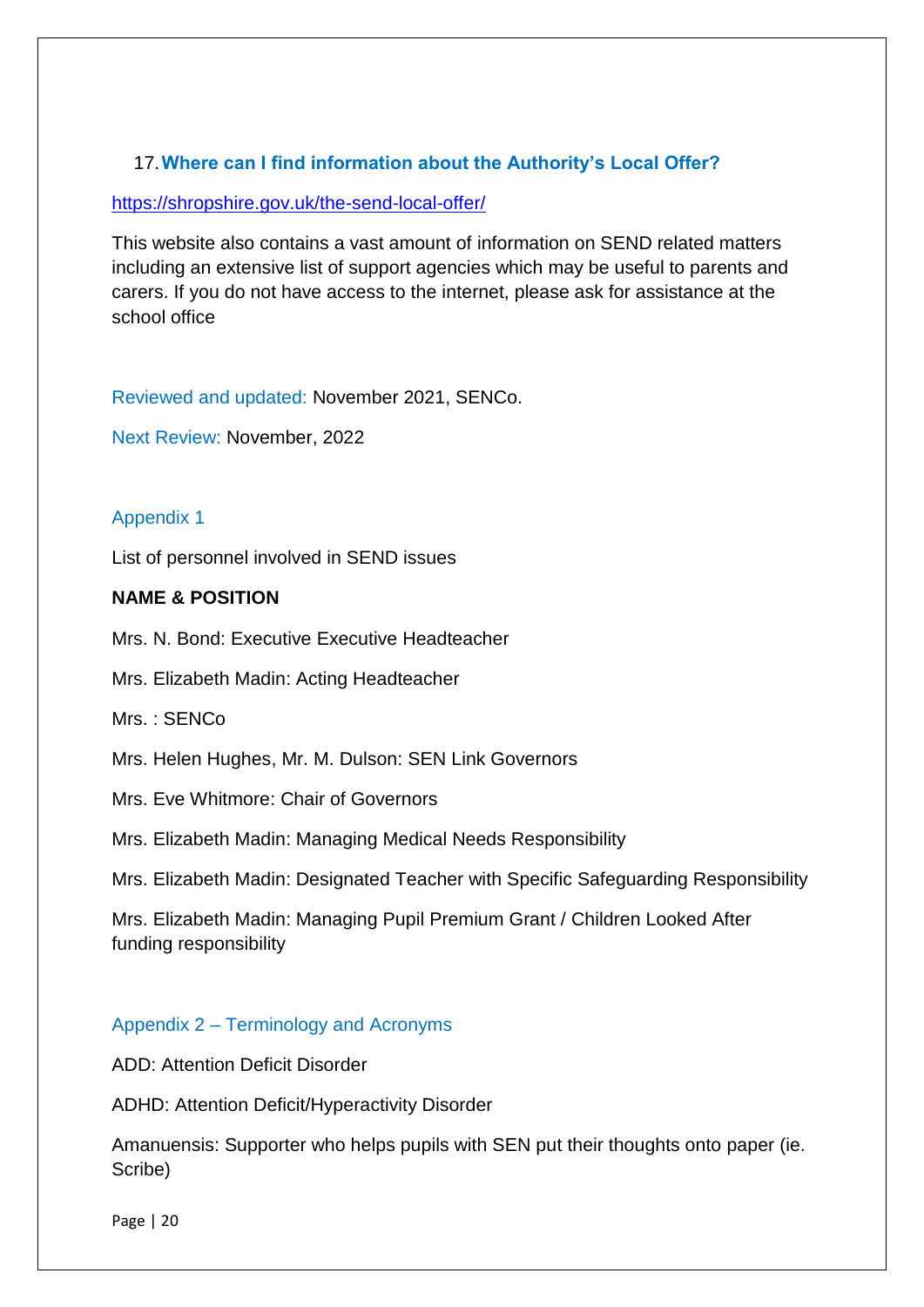APDR: Assess Plan Do Review

ASC / ASD: Autistic Spectrum Condition / Disorder

BESD: Behavioural, Emotional and Social Difficulty: Pupils whose behaviour or social needs present a barrier to learning.(This term has now been replaced by SEMH and the focus is on the reason behind the behaviour)

EHAF: Early Help Assessment Framework(for children and young people)

CAMHS: Child & Adolescent Mental Health Service (now Be You)

CLA: Child Looked After. (This is NOT a special educational need). Sometimes known as LAC

Dyscalculia: Pupils having difficulty in acquiring mathematical skills

Dysgraphia: Children who may be verbally proficient but have difficulty writing down their thoughts

Dyslexia: Pupils having a marked and persistent difficulty in learning to read, write and spell, despite progress in other areas

Dyspraxia/DCD: Pupils with impairment of gross and fine motor skills; Developmental Coordination Disorder

EAL / ESL: English as an Additional (or Second) Language (This is NOT a special educational need)

EHCP: Education, Health and Care Plan. The new, legally enforceable document that describes the needs of the child and how these needs will be met (Superseded the Statement in a graduated way from Sept 2014)

ELSA: Emotional Literacy Support Assistant

EP(S): Educational Psychology/ist (Service)

GSP: Graduated Support Plan

HI: Hearing Impaired

HLTA: Higher Level Teaching Assistant

IASS: Independent Advisory Support Service

PP: Pupil Passport: An overview of a pupil's strengths and difficulties (For children at SEN Support which replaces SA (school action) and SA+).

LAC: Looked After Child (This is NOT a special educational need). Same as CLA

LEA: Local Education Authority

Page | 21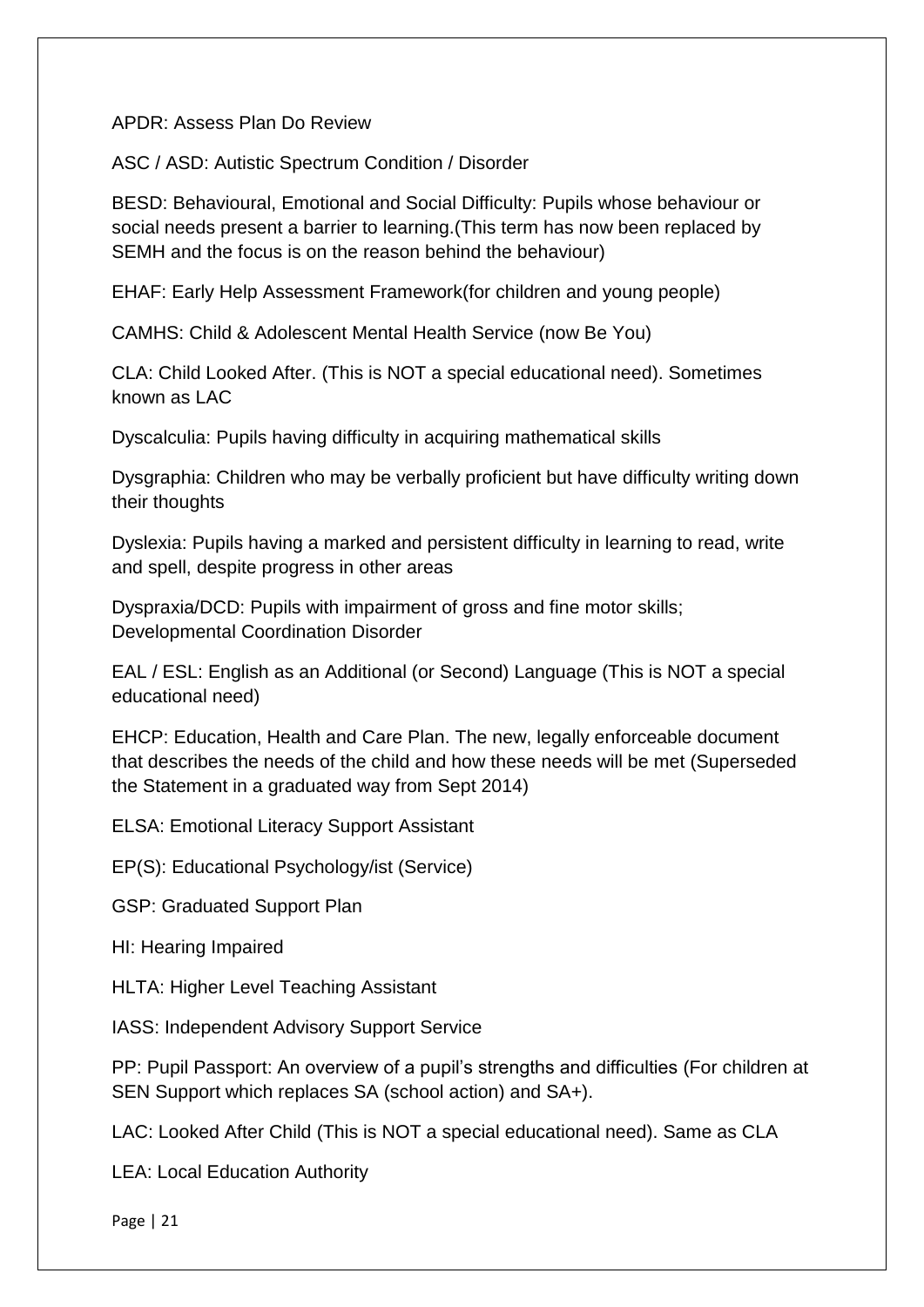MLD: Moderate Learning Difficulties

MSI: Multi-Sensory Impairment: Pupils with complex visual and hearing difficulties

NASEN: National Association for Special Educational Needs

NSA: No Specialist Assessment

OT: Occupational Therapy

P Scales: Performance descriptors: A common basis for measuring the progress of pupils working up to level 1 in all subjects of the National Curriculum

PD: Physical Disability

PECS: Picture Exchange Communication System

PEP Personal Education Plan – For those in the care of the Local Authority

SaLT / SLT: Speech and Language Therapist

SEMH: Social, Emotional and/or Mental Health

SEN Code of Practice (CoP): Practical guidance to LEAs and the governing bodies of all maintained schools

SEN: Special Educational Needs

SENCo: Special Educational Needs Co-ordinator

SEND: Special Educational Needs and Disabilities

SEN Support: Replaces SA and SA+: Pupils on the SEN register have SEN Support unless they have a Statement or EHCP

SLCN: Speech, Language and Communication Needs. Pupils may have difficulty in understanding and / or making others understand information conveyed through spoken language

SLD: Severe Learning Difficulty

SpLD: Specific Learning Difficulties: A descriptor which covers aspects of Dyslexia, Dysgraphia, Dyscalculia and/or Dyspraxia

SLCN: Speech, Language and Communication needs

Statement (of Special Educational Needs): Legally enforceable document that describes the special educational needs of the child and how these needs will be met (superseded by EHCP in a graduated way from Sept 2014)